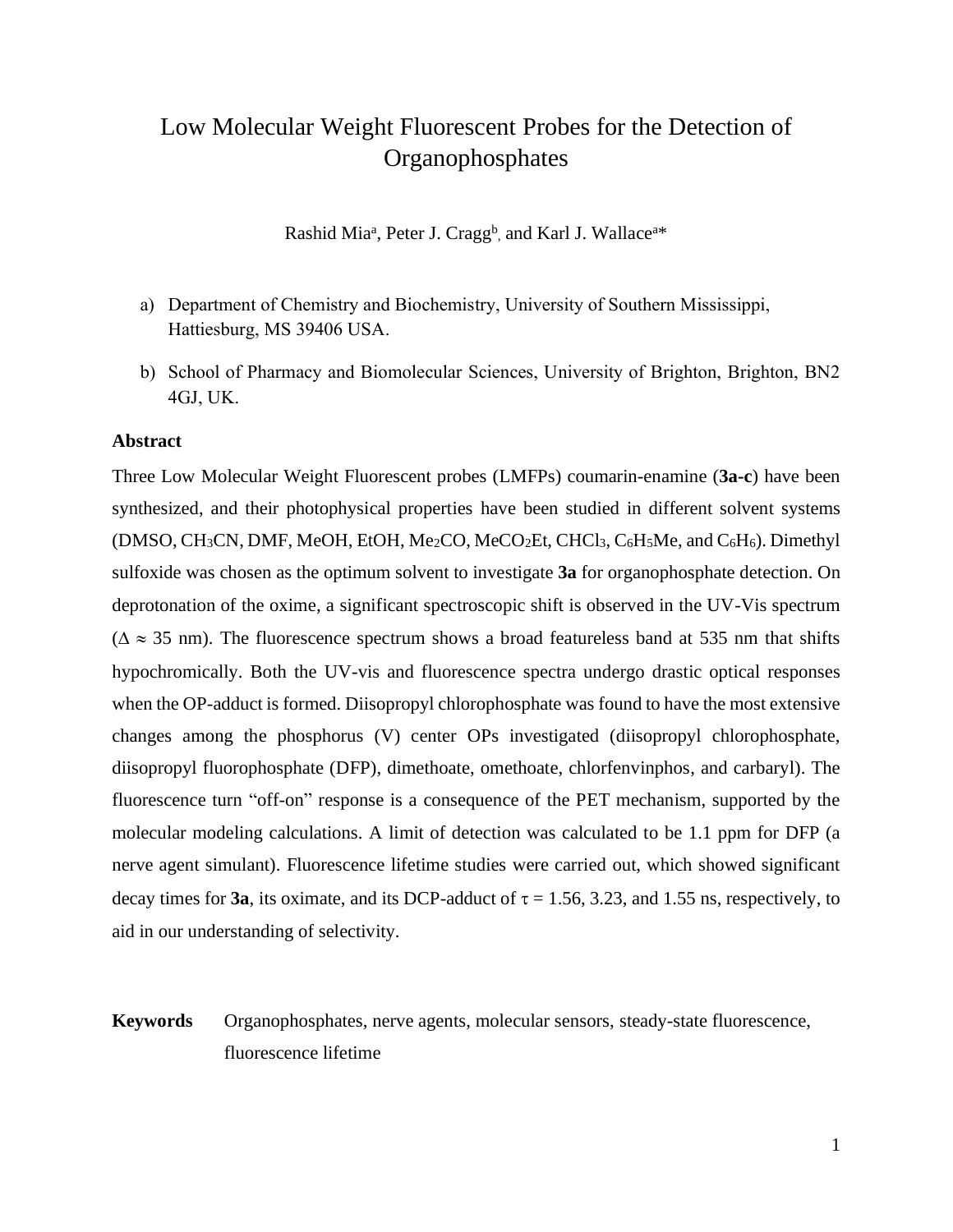#### **1.0 Introduction**

The synthesis of Low Molecular Weight Fluorescent probes (LMFPs) to monitor organophosphorus compounds (OPs) is an area of interest [1-4]. The biological effect [5,6] and treatment of organophosphorus poisoning is well known [7,8].

There are several classes of OPs that concern the sensing world; one family of organophosphates is the nerve agents. These include the G-, V- and A-series (Fig. 1), with Novichok molecules purported to be in the latter class. The LD<sub>50</sub> values of G-series agents are between 5.0 and 24 mg·kg<sup>-1</sup>; the V-series agents are five to ten times lower; for example, VX has an LD<sub>50</sub> of 0.14 mg·kg<sup>-1</sup>. Another measure of the nerve agents' pernicious nature are the LCt<sub>50</sub> values, found to be 400 mg-min $\cdot$ m<sup>-3</sup> for G-series agents and 10.0 mg-min $\cdot$ m<sup>-3</sup> for V-series agents in humans, suggests that these molecules are highly toxic [9]. Novichok agents are significantly more toxic, with reported  $LD_{50}$  and  $LCt_{50}$  values for Novichok A230 as low as  $7.5 \times 10^{-4}$  to 0.002 mg·kg<sup>-1</sup> and 1.9 to 3.0 mg-min·m<sup>-3</sup>, respectively [10]. This is of concern, and of importance to the sensor community, as it has been alleged that Novichok agents have been used in the UK and elsewhere in recent years [11].



**Fig. 1.** Three different classes of Nerve Agents.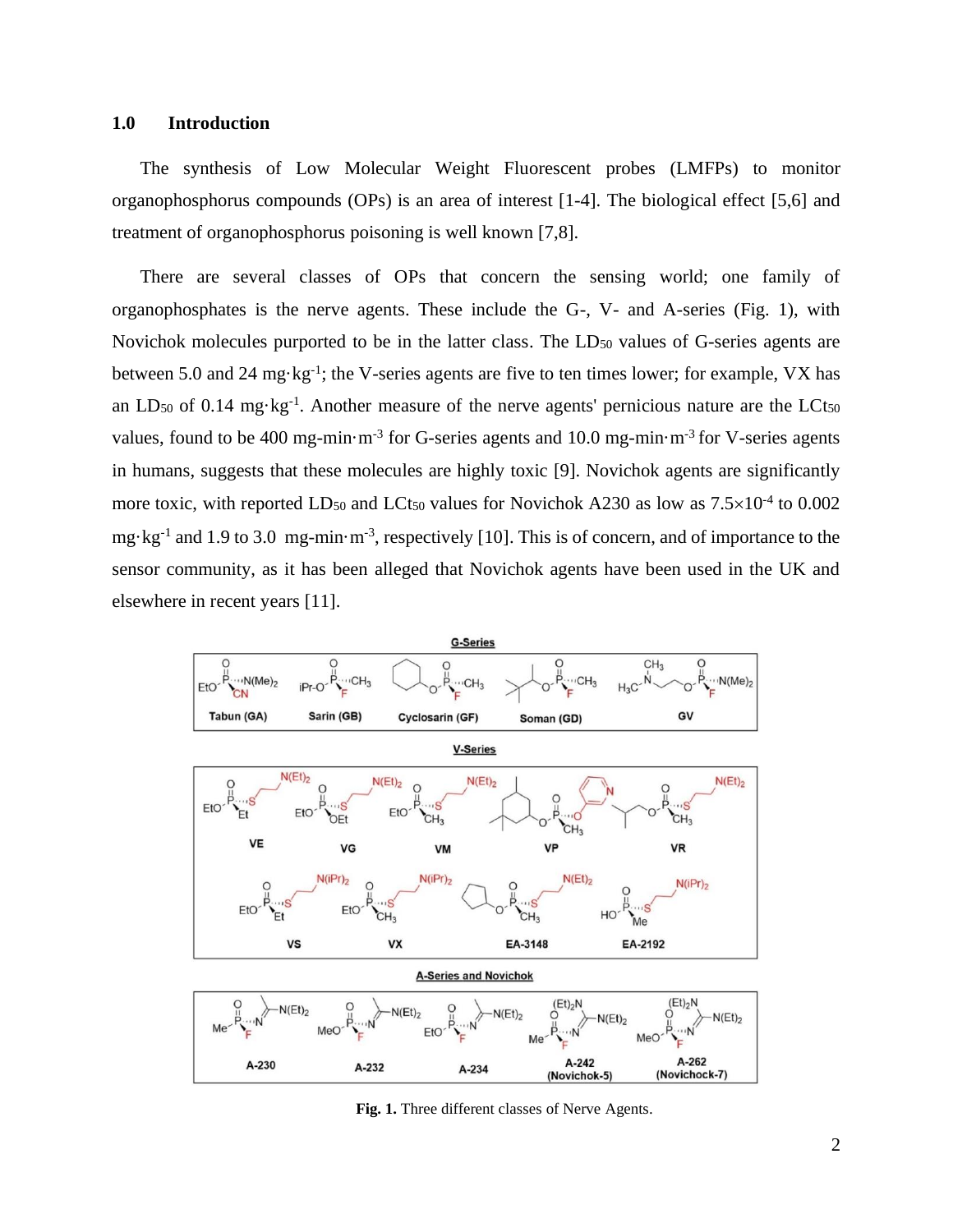Over the last several decades, many sensing methods have been developed to monitor and detect OPs. For example, colorimetric detection [12], biosensors [13], immunosensors [14], enzymatic assay [15], electrochemical detection [16,17], electrophoresis techniques [18], and liquid crystal supported thin film surfaces [19] have all been used as techniques to monitor nerve agents. However, these methods have at least one of the following limitations: low selectivity and sensitivity, complexity, they need expert personnel to operate the instruments, slow response time, low limit of detection, and the instruments are not portable.

Many fluorescence probes have been developed [20]. The oxime moiety has been incorporated onto the organic scaffolds of LMFPs which detect Chemical Warfare Agents (CWAs) simulants using colorimetric [12], fluorescent [21,22], and chemiluminescent [17] responses. Another approach that has been utilized in the sensor community is a combination of steady-state fluorescence coupled with lifetime fluorescence techniques. This combination makes it a more powerful detection method. Fluorescence lifetime (τ) measurement is particularly attractive, as the technique is susceptible to the molecular orbital environment. Upon the addition of analytes to a fluorophore, the HOMO-LUMO orbitals energy are affected resulting in the changes in the time that the electrons stay in the excited state and decay back to the ground state. Lifetime experiments have been used to monitor binding events between molecular probes and analytes, for example, pH-dependent sensing [23], ion detection, cell imaging [24], oxygen sensing, and small molecular FRET assay imaging [25].

As part of our ongoing interest in designing and synthesizing LMFPs, we report the synthesis of three coumarin-enamine derivatives. The coumarin moiety has well established photophysical properties. These organic scaffolds have been extensively used in LMFPs to detect metals such as  $Cu^{2+}$  and Hg<sup>2+</sup> [26,27], amino acid recognition [28], and cell imaging [29]. An unusual derivative of the coumarin moiety, the coumarin-enamine, has recently been used to monitor levels of Al<sup>3+</sup>ions [30] and our group has used a coumarin-enamine derivative to detect the cyanide ion selectively and discriminate structurally similar divalent metals in a sensor array approach [31,32]. Here we report optical studies of a small family of coumarin-enamine molecular probes, and the changes in their UV-vis and fluorescence response (steady-state and lifetime) in a range of solvents, together with the signal change that occurs on the addition of OPs.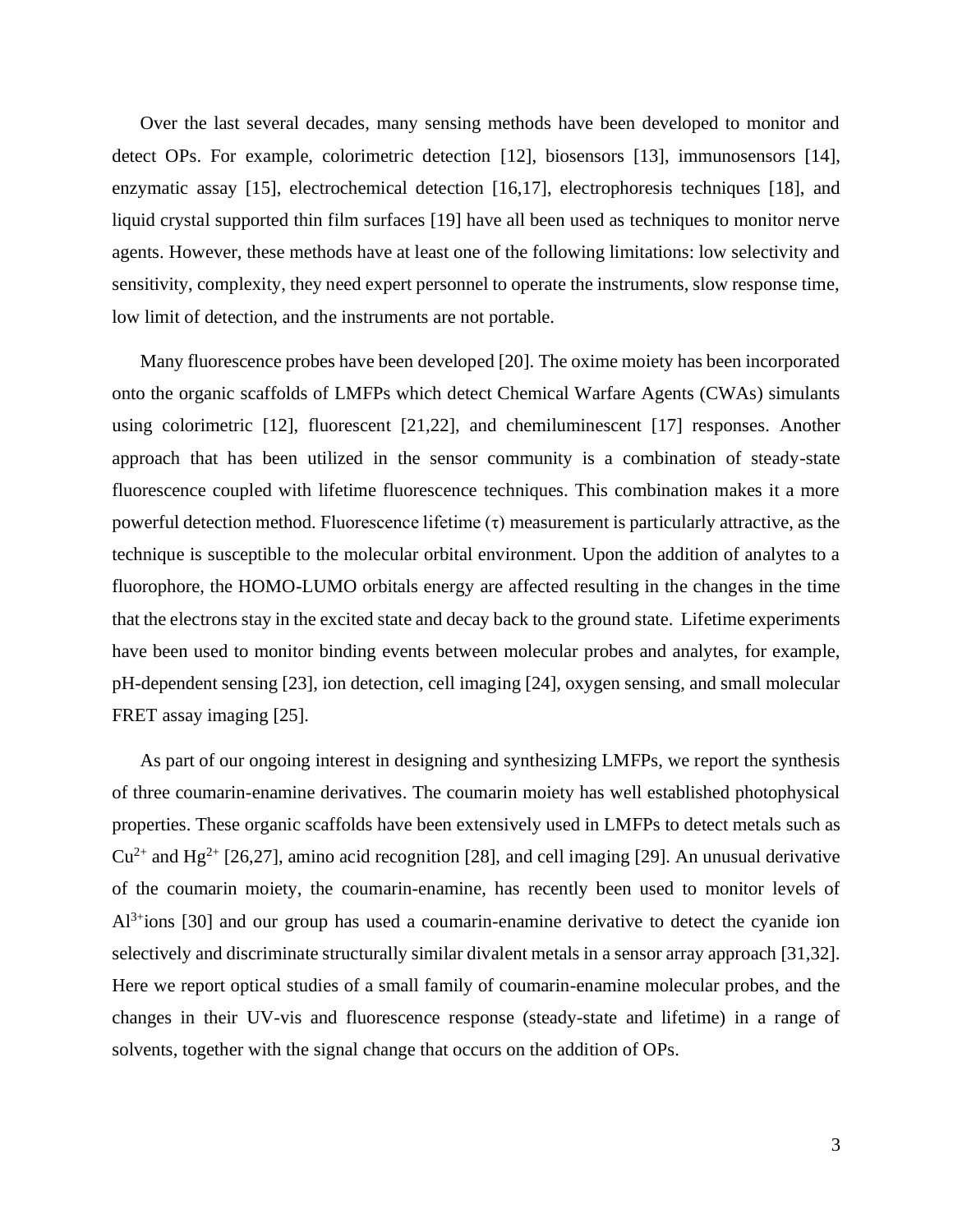## **2.0 Experimental**

#### *2.1 Materials & Methods*

All chemicals and solvents were purchased from either Sigma Aldrich, Acros Organic, Honeywell Fluka, Fisher chemical, and Cambridge isotopes and used as received. Solvents were dried with appropriate drying agents when necessary. NMR data  $(^1H, ^{13}C, ^{13}C$  APT, HSQC, HMBC) were recorded on Bruker AVANCE 600 MHz spectrometer or a Bruker AVANCE 400 MHz spectrometer in the appropriate deuterated solvents. Chemical shifts are reported in parts per million (ppm), where tetramethylsilane (TMS) is the internal standard and coupling constants (*J*) are reported in hertz (Hz). The <sup>1</sup>H NMR multiplicities are reported as 'br' (broad), 's' (singlet), 'd' (doublet), 'dd' doublet of doublets, 't' (triplet), 'q' (quartet), and 'm' (multiplet). All spectra are recorded at ambient temperature unless otherwise stated. IR spectra were recorded on a Nicolet Summit FT-IR paired with a Smart Orbit ATR attachment. The characteristic functional groups are reported in wavenumbers  $(cm<sup>-1</sup>)$  and are describes as weak  $(w)$ , medium  $(m)$ , strong  $(s)$ , and very strong (vs). UV-vis experiments were carried out on Evolution 300 UV-vis. Fluorescence experiments were carried out on a PTI QuantaMaster<sup>TM</sup> 40 intensity-based spectrofluorometer from Horiba in the steady-state. Lifetime fluorescence was carried out using a DeltaFlex<sup>™</sup> equipped with a picosecond photon detection module (PRO 850) and Nano-lead head laser source (300 nm) from Horiba. Low-resolution mass spectra (LRMS) were recorded using positive mode electrospray ionization (ESI) on a Thermo Finnigan LXQ. High-resolution mass spectra (HRMS) analysis was completed using positive-ion mode or negative-ion mode electrospray ionization (ESI) with an Apollo II ion source on a Bruker 10 Tesla APEX -Qe FTICR-MS, recorded at Old Dominion University.

## *2.2 Molecular modeling*

Tautomers and isomers of molecular structures (supporting information, Scheme S1) were built in *Spartan '18* [33]. Their geometries were optimized by molecular mechanics (MMFF) and then subjected to conformational analysis. The lowest energy conformer for each structure was determined and used as the input for the higher-level calculations. Two sets of calculations were undertaken, the first in the gas phase (HF/3-21G\*) and the second using the conductor-like polarizable continuum model (C-PCM) (HF/3-21) to mimic acetonitrile.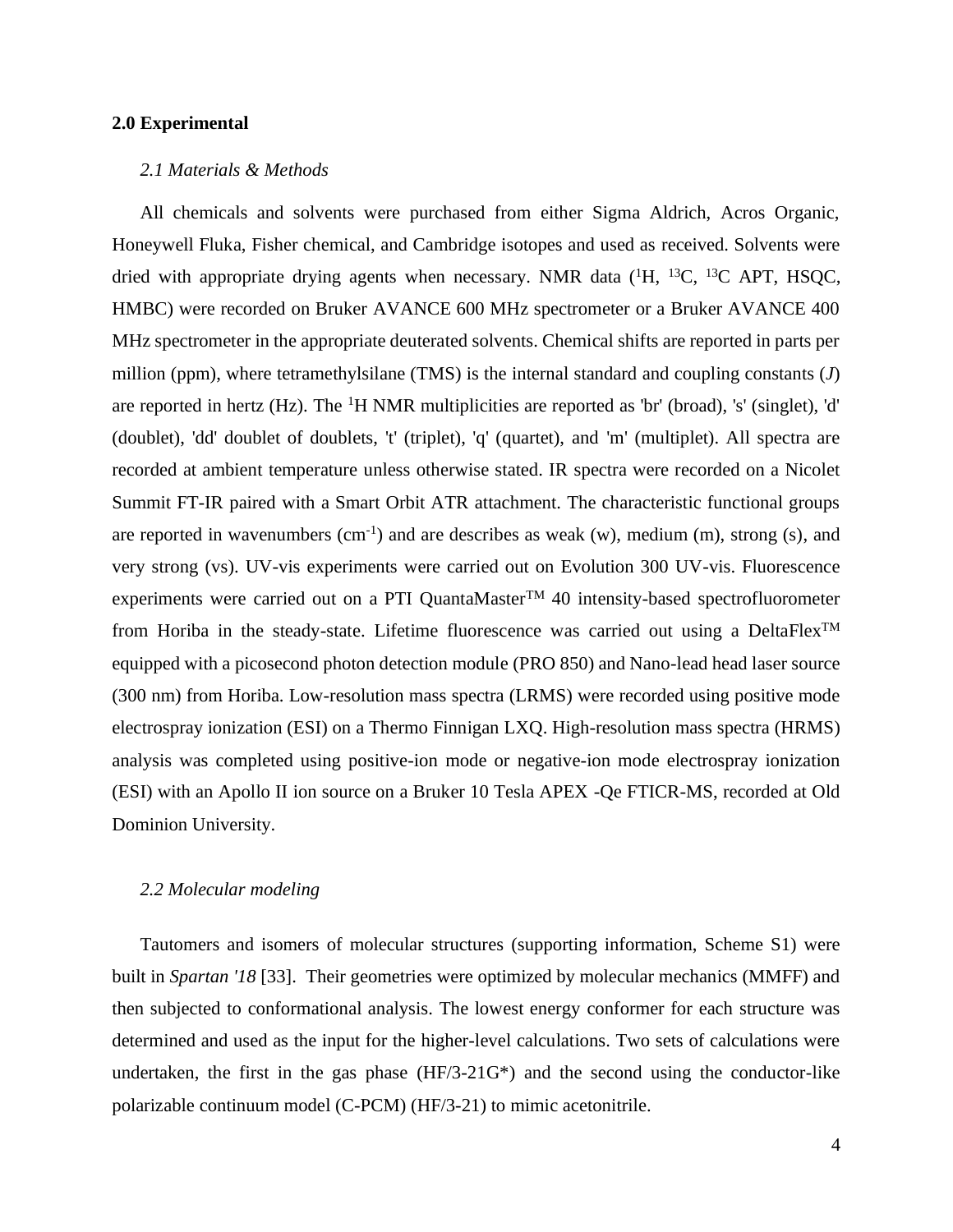#### *2.3 Synthesis and characterization*

**Synthesis of 7-***bis***(ethylamino)-4-hydroxycoumarin (1) [31].** 3-Diethylaminophenol (3.30g, 20.0 mmol) was added to a solution of bis-(2,4,6-trichlorophenyl)malonate, known as magic malonate (synthesized based on prior literature [21]) (9.26 g, 20.0 mmol) and anhydrous toluene (50 mL). The reaction mixture then was refluxed for three hours with constant stirring. After this time, the reaction mixture was allowed to cool to room temperature. The precipitate was collected by vacuum filtration and washed with cold toluene. Yield  $(3.41g, 73%)$ .  $H-NMR$   $(400 MHz,$ DMSO-*d*6, 300 K): δ 7.55 (d, *J* = 9.0 Hz, 1H), 6.66 (d, *J* = 9.0 Hz, 1H), 6.45 (s, 1H), 5.23 (s, 1H), 3.39 (q, *J* = 7.0 Hz, 4H), 1.11 (t, *J* = 6.8 Hz, 6H); <sup>13</sup>C NMR (100 MHz, DMSO-d6, 300 K): 166.9, 163.3, 156.6, 151.3, 124.6, 108.6, 103.9, 96.9, 86.6, 44.4, 12.8.

**General synthesis of compounds 2a-c** [21]**.** A solution of 4-aminoacetophenone (1.35 g, 10.0 mmol) in ethanol (10 mL) was added to a solution of desired amine hydrochloride salt (hydroxylamine, methoxylamine, or hydrazine) (20.0 mmol, 2.0 eq) and sodium hydroxide (21.0 mmol)<sup>\*</sup> in water (5 mL) with stirring at room temperature for 18 h. The pH of the solution was adjusted to pH 6 by adding glacial acetic acid, and the volume was reduced under reduced pressure. The concentrated solution was poured into an ice bath. The precipitate was collected by vacuum filtration and recrystallized from a mixture of ethanol-water to produce the desired compounds between 70 and 85% yields.

**\*** for the preparation of compound **2c**, the concentration of NaOH was doubled due to the use of the dihydrochloride

**Characterization of 2a:** Yield 1.16 g, 7.72 mmol, 77%; <sup>1</sup>H-NMR (400 MHz, DMSO- $d_6$ , 300 K): δ 10.62 (s, 1H), 7.33 (dd, *J* = 6.6, 2.0 Hz, 2H), 6.53 (dd, *J* = 6.5, 2.0 Hz, 2H), 5.30 (s, 2H), 2.05 (s, 3H); <sup>13</sup>C NMR (100 MHz, DMSO-*d*6, 300 K): 153.3, 149.8, 126.9, 124.8, 113.8, 11.8; IR (ATR solid): 3345 (m) & 3289 (m) *ν*NH2, 3162 (br) *ν*OH(oxime), 1630 (m) *ν*C=C, 1605 (s) *ν*C=N (oxime), 1577 (m)  $\delta_{NH}$  (scissoring) cm<sup>-1</sup>; ESI-LRMS (positive mode): m/z for [M+H]<sup>+</sup> = 150.00; ESI-HRMS (positive mode) observed for  $[C_8H_{10}N_2O+Na]^+=173.068621$ ; Calculated for  $[C_8H_{10}N_2O+Na]^+=$ 173.068534; Elemental analysis (%) calculated for  $C_8H_{10}N_2O$ : C, 63.98; H, 6.71 N, 18.65; Recalculated for solvent CH3CH2OH:H2O C8.02H10.24N2O: C, 63.26; H, 6.78 N, 18.40; Found for C8.02H10.24N2O: C, 63.09; H, 6.66 N, 18.32.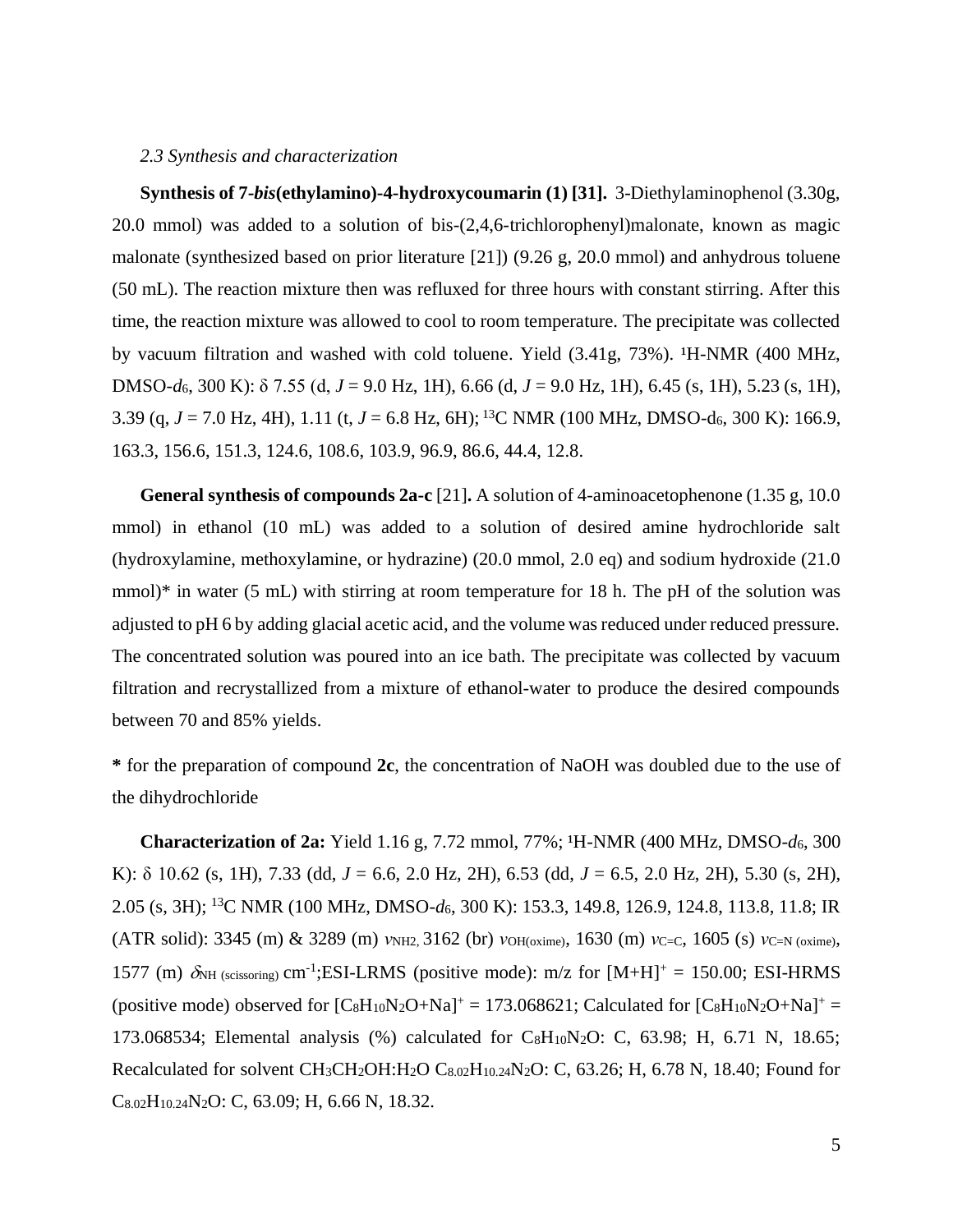**Characterization of 2b:** Yield 1.22 g, 7.43 mmol, 74%; <sup>1</sup>H-NMR (400 MHz, DMSO- $d_6$ , 300 K): δ 7.35 (dd, *J* = 9.1, 2.4 Hz, 2H), 6.54 (dd, *J* = 9.2, 2.4 Hz, 2H), 5.39 (s, 2H), 3.83 (s, 3H), 2.06 (s, 3H); <sup>13</sup>C NMR (100 MHz, DMSO-*d*6, 300 K): 154.1, 142.0, 129.6, 127.4, 118.7, 61.9, 12.6. IR (ATR solid): 3411 (w) & 3324 (m)  $v_{NH2}$ , 2821 (m) *ν*CH, 1634 (w) *ν*C=C, 1601 (m) *ν*C=N (mthyloxime), 1569 (m)  $\delta$ NH (scissoring) cm<sup>-1</sup>. ESI-LRMS (positive mode): m/z for [M+H]<sup>+</sup> = 165.08; ESI-HRMS (positive mode) observed for  $[C_9H_{12}N_2O+Na]^+=187.084219$ ; Calculated for  $[C_9H_{12}N_2O+Na]^+=$ 187.084184; Elemental analysis (%) calculated for C9H112N2O: C, 65.83; H, 7.37; N, 17.06; Recalculated for solvent H<sub>2</sub>O C<sub>9</sub>H<sub>12.4</sub>N<sub>2</sub>O: C, 64.42; H, 7.45 N, 16.69; Found for C<sub>9</sub>H<sub>11.6</sub>N<sub>2</sub>O: C, 64.60; H, 7.25 N, 16.34.

**Characterization of 2c:** Yield 1.21 g, 8.12 mmol, 81%; <sup>1</sup>H-NMR (400 MHz, DMSO- $d_6$ , 300 K): δ 7.62 (d, *J* = 8.3 Hz, 2H), 6.58 (d, *J* = 8.2 Hz, 2H), 5.51 (s, 2H), 2.23 (s, 3H); <sup>13</sup>C NMR (100 MHz, DMSO-*d*6, 300 K): 158.6, 150.6, 128.1, 126.2, 113.6, 14.5. IR (ATR solid): 3484 (m) & 3422 (m) *ν*NH<sub>2</sub> (hydrazone), 3388 (m) & 3343 (m) *ν*NH<sub>2</sub>, 1642 (m) *ν*C=C, 1608 (s) C=N (hydrazone), 1586 (s)  $\delta$ NH (scissoring), 1559 (m)  $\delta$ NH (scissoring) cm<sup>-1</sup>; ESI-LRMS (negative mode): m/z for [(2M-NH<sub>2</sub>)-H]<sup>-</sup> = 264.89; ESI-HRMS (negative mode) observed for a dimer  $[2(C_8H_{11}N_3-NH_2)-H]$ <sup>-</sup> = 265.145872; Calculated for  $[2(C_8H_{11}N_3-NH_2)-H] = 265.145870$ 

**General synthesis of coumarin-enamine derivatives molecular probe 3a-c [31]** 7 *bis*(ethylamino)-4-hydroxycoumarine (**1**) (1.0 mmol), and the appropriate primary amine (**2a-c**) (1.0 mmol) and triethyl orthoformate (1.5 mmol) were combined and refluxed in iso-propanol (7.0 mL) for 15 h with constant stirring. After this time, the reaction mixture was allowed to cool to room temperature, and the resulting solid was collected by vacuum filtration and washed with cold iso-propanol. Typical yields 81-89%.

**Characterization of 3a:** Yield 349 mg, 0.89 mmol, 89% yield; <sup>1</sup>H-NMR (600 MHz, DMSO*d*6, 300 K) and <sup>13</sup>C NMR (150 MHz, DMSO-*d*6, 300 K): See supporting information table S1 and figures S2-S12 for 1D and 2D spectrum. ESI-MS (positive mode):  $m/z$  for  $[M + H]^{+} = 394.17$ ; IR (ATR solid): 3218 (br) *ν*OH(oxime), 2978 (w) νCH, 1687 (m) νco (delta lactone), 1597 (s) νco (ketone) cm<sup>-1</sup>; ESI-HRMS(positive mode) observed for  $[C_{22}H_{23}N_3O_4+H]^+$  = 394.175991; Calculated for  $[C_{22}H_{23}N_3O_4+H]^+$  = 394.176133.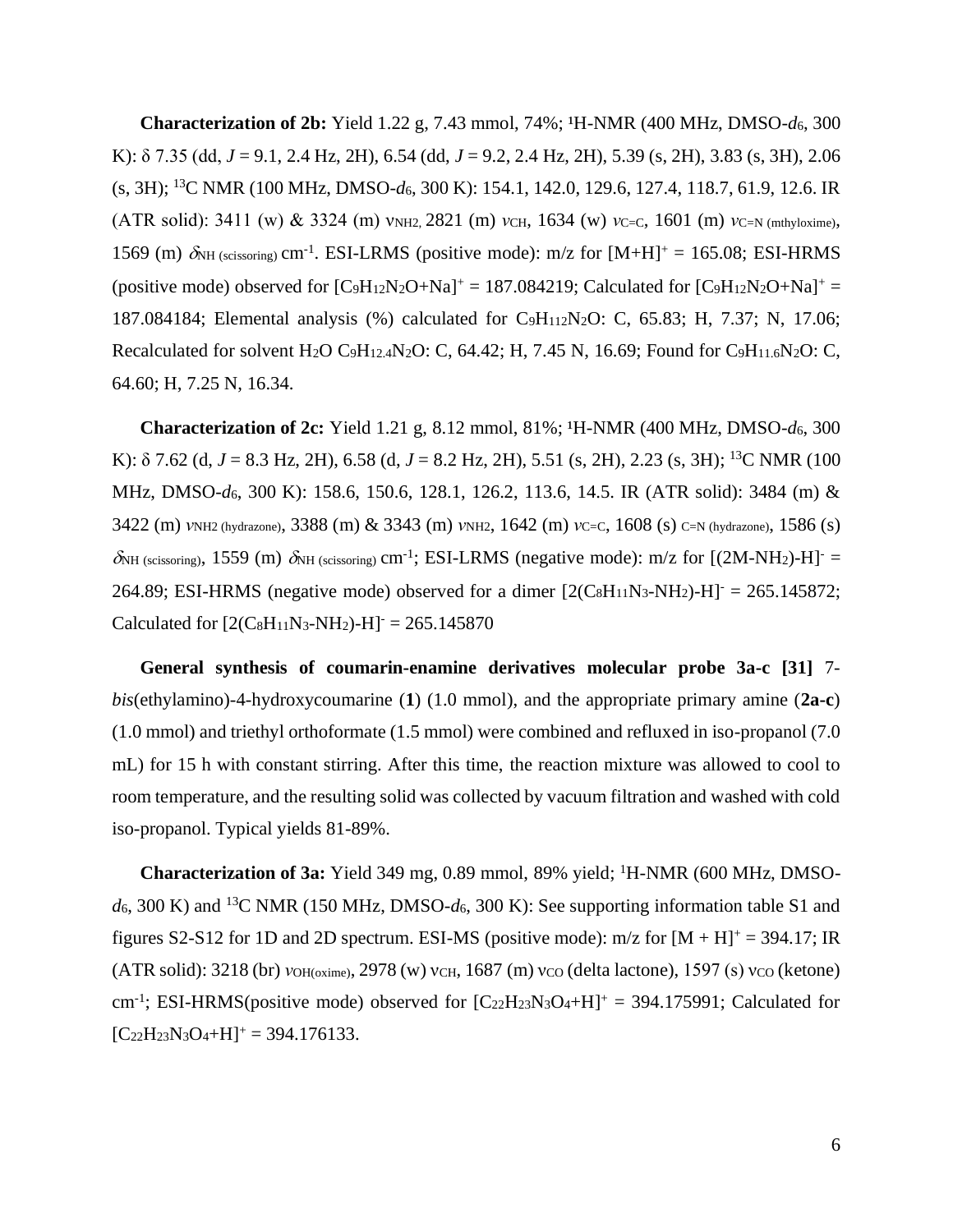**Characterization of 3b:** Yield 332 mg, 0.81 mmol, 81% yield; <sup>1</sup>H-NMR (400 MHz, DMSO*d*6, 300 K, assignment of major *E*-(keto) enamine isomer): δ 13.53 (d, *J* = 13.6 Hz, 1H, NH), 8.78 (d, *J* = 13.4 Hz, 1H, CHenamine), 7.84-7.69 (m, 2H, CHaromatic), 7.67-7.56 (m, 3H, CHaromatic and CHcoumarin), 7.12 (d, *J* = 7.6 Hz, 1H, CHcoumarin), 6.68 (d, *J* = 8.1 Hz, 1H, CHcoumarin), 3.90 (s, 3H), 3.36 (m, 4H), 2.15 (s, 3H), 1.14 (t, *J* = 6.8 Hz, 3H); and <sup>13</sup>C NMR (100 MHz, DMSO-*d*6, 300 K): 180.1, 162.9, 160.2, 157.1, 154.0, 153.9, 153.7, 153.1, 139.6, 133.8, 127.5, 119.3, 109.0, 98.1, 96.9, 62.1, 44.6, 12.8, 12.6; ESI-MS (positive mode):  $m/z$  for  $[M + H]$ <sup>+</sup> = 408.25; IR (ATR solid): 3083 (w) *ν*c=c(enamine), 2937 (w) νcH, 1701 (s) νco (delta lactone), 1596 (s) νco (ketone) cm<sup>-1</sup>; ESI-HRMS (positive mode) observed for  $[C_{23}H_{25}N_{3}O_4+H]^+ = 408.191613$ ; Calculated for  $[C_{23}H_{25}N_3O_4+H]^+ = 408.191783.$ 

**Characterization of 3c:** Yield 334 mg, 0.85 mmol, 85% yield; <sup>1</sup>H NMR (400 MHz, CDCl3, 300 K, assignment of major *E*-(keto) enamine isomer): δ 13.72 (d, *J* = 13.0 Hz, 1H, NH), 8.84 (d,  $J = 13.0$  Hz, 1H, CH<sub>enamine</sub>),  $8.04 - 7.83$  (m, 3H, CH<sub>aromatic</sub> and CH<sub>coumarin</sub>),  $7.35$  (d,  $J = 8.1$  Hz, 2H, CHaromatic), 6.58 (d, *J* = 8.7 Hz, 1H, CHcoumarin), 6.37 (s, 1H, CHcoumarin), 3.44 (q, *J* = 6.7 Hz, 4H), 2.37 (s, 3H), 1.23 (t, *J* = 6.9 Hz, 3H); <sup>13</sup>C NMR (100 MHz, CDCl<sub>3</sub>, 300 K): 181.0, 164.6, 157.4, 155.0, 153.1, 152.9, 151.5, 139.2, 136.5, 128.5, 117.7, 108.8, 108.5, 98.7, 97.2, 44.9, 14.9, 12.5; ESI-MS (positive mode): m/z for  $[M + H]$ <sup>+</sup> = 393.33; IR (ATR solid): 3352 (w) & 3206 (m) *v*<sub>NH2</sub> (hydrazone), 3066 (w) *ν*C=C(enamine), 2975 (w) νCH, 1715 (s) νco (delta lactone), 1581 (s) νco (ketone) cm<sup>-1</sup>; ESI-HRMS (positive mode) observed for  $[C_{22}H_{24}N_4O_3+H]^+$  = 393.191916; Calculated for  $[C_{22}H_{24}N_4O_3+H]^+$  = 393.192117.

.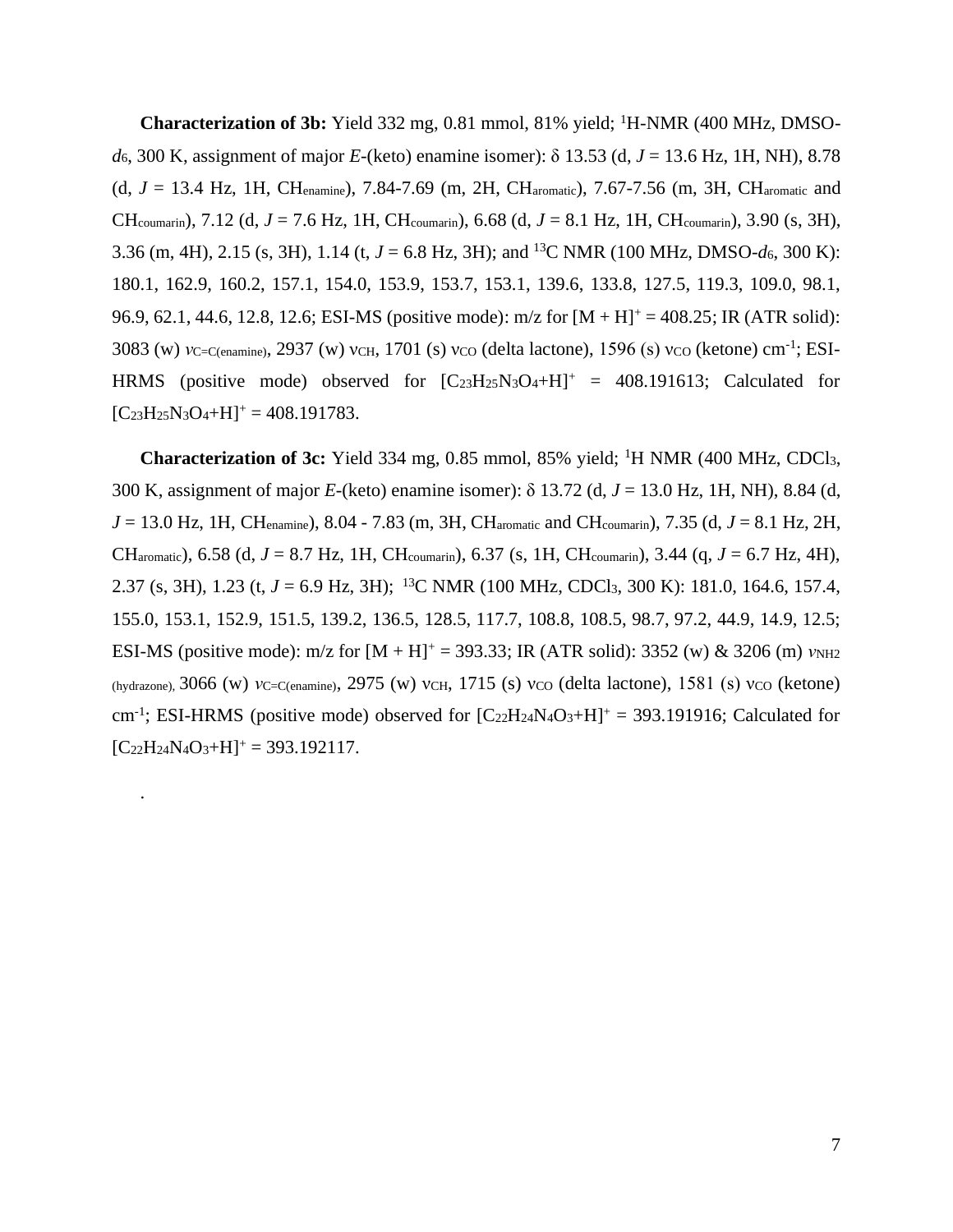

**Scheme 1.** Synthetic scheme of LMFPs **3a-c**.

## **3.0 Results & Discussion**

#### *3.1 Synthesis of Low Molecular Weight Fluorescent Probes (3a-c)*

Three LMFPs coumarin-enamine compounds were prepared in four steps (Scheme 1). The LMFP **3a** contains the oxime moiety (supernucleophile), which has been incorporated into the organic scaffolds for the monitoring of nerve agents [21,34]. As part of our interest in designing and synthesizing molecular probes, we prepared novel coumarin-enamine oxime **3a**. Another supernucleophile moiety (hydrozone) was also incorporated into the organic scaffolds to give **3c**. Solution studies in DMSO also revealed that compounds **3a-c** each existed in two isomers. It was anticipated that tautomeric transformation can occur; however, the *E*-(keto) enamine-antiketoxime and *Z*-(keto) enamine-anti-ketoxime were the only species observed in the NMR (<sup>1</sup>H) NMR, <sup>13</sup>C NMR, <sup>13</sup>C APT, HSQC, HMBC) studies [31]. Ratio of the *E*-(keto) enamine-anti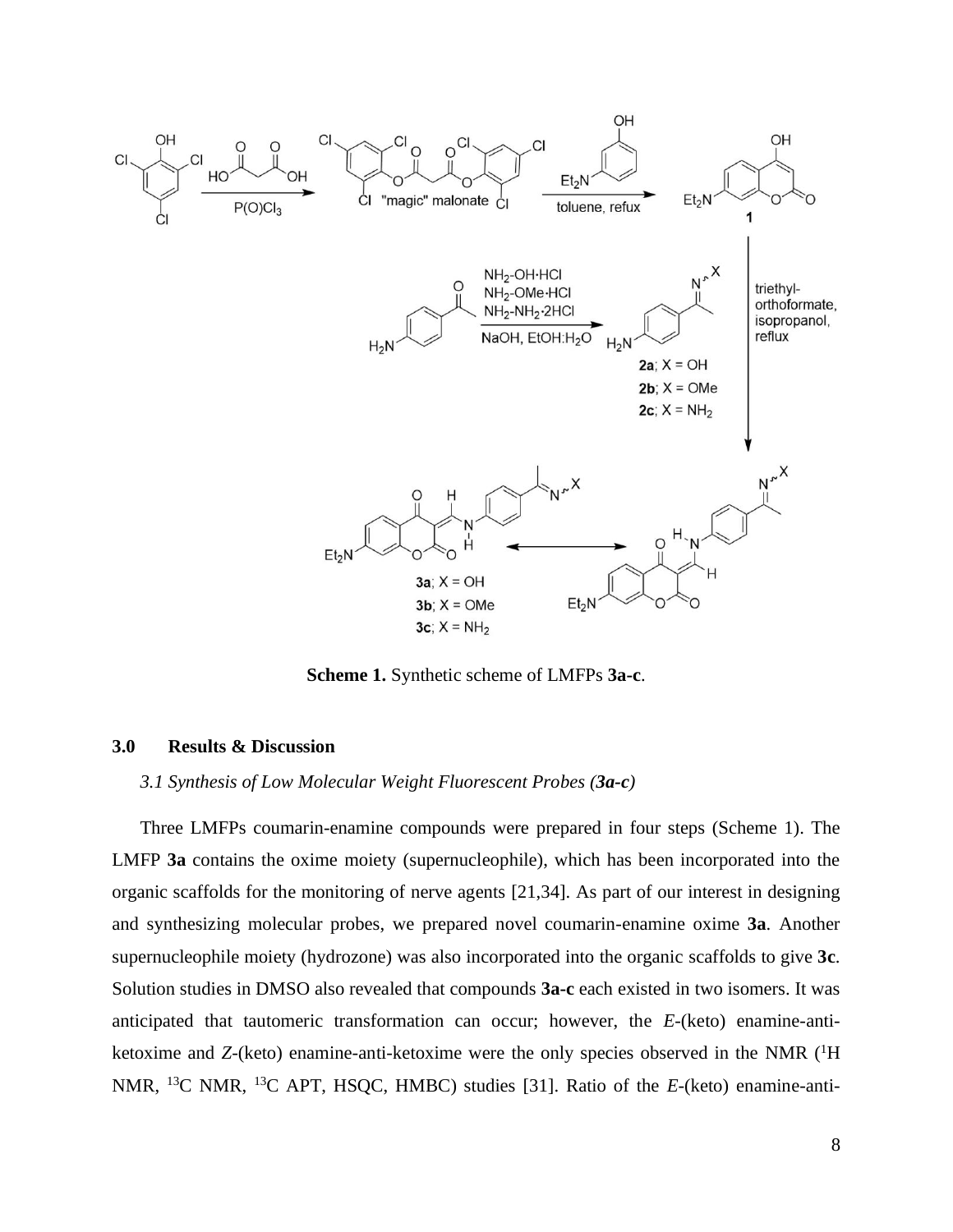ketoxime and *Z*-(keto) enamine-anti-ketoxime isomers were found to be 3:1 by the integration of <sup>1</sup>H NMR of **3a** in DMSO-*d*6, which is supported by other coumarin-enamines [31,35].

#### *3.2 Photophysical Properties of LMFPs 3a-c*

A full solvent study is frequently omitted in the sensing community. Often, only a single solvent system or an aqueous-organic mix is reported so, before investigating the optical response with organophosphates, we carried out an initial photophysical study of **3a** in different solvent systems. The photophysical studies have been carried out on a plethora of coumarin derivatives and are well studied [36]. It is known that the polarity of the solvents significantly influences the photophysical properties of coumarin chromophores, such as their Stokes' shifts and fluorescence lifetimes [37,38]. There are, however, limited solvent studies on the coumarin-enamine moiety containing molecules [31]. The dipole moment of these compounds will influence by solvents; hence the Stokes' shift. Compound **3a** has several functional groups that will change its dipole moment. The dipole moment is significantly changed due to the *keto-enol* tautomerization of the molecular probe **3a.** Moreover, the Stokes' shift increases as the solvent polarity increases (supporting information table S2 and table S3, and Figs. S13(A)-(J), S14 and S15).

In our previously reported coumarin-enamine system, a negative solvatochromic, i.e., a hypsochromic shift, is observed in the absorbance spectrum but, interestingly, this negative solvatochromisim was not seen in this current work [31]. This is unsurprising as the ring system of the coumarin-enamine framework is subtly different, i.e., there is no heteroatom (a nitrogen atom) in the ring system (supporting information Fig. S17-for structures). Consequently, the HOMO of **3a** is significantly stabilized by solvent molecules than the LUMO energy level. Furthermore, the emission spectrum exhibits significant solvent effects whereby a bathochromic shift occurs as the polarity of the solvents increase, (see supporting information Table S2 and Fig. S14) This phenomenon is consistent with other coumarin derivatives containing a dialkylamino substituent at position-7 on the coumarin scaffold. This is a consequence of the dialkylamino group's electron-donating nature that can exhibit a non-planer or planer structure of the coumarin [39]. Whereby, the dialkylamino functional group can be twisted to make the system non-planar; this twisting will form a twisted intramolecular charge transfer (TICT) phenomenon. Whereas the intramolecular charge transfer (ICT) mechanism is stabilized by the solvent, which leads to the stabilization of the LUMO energy level in the case of the planar dialkyl amino group [37,38].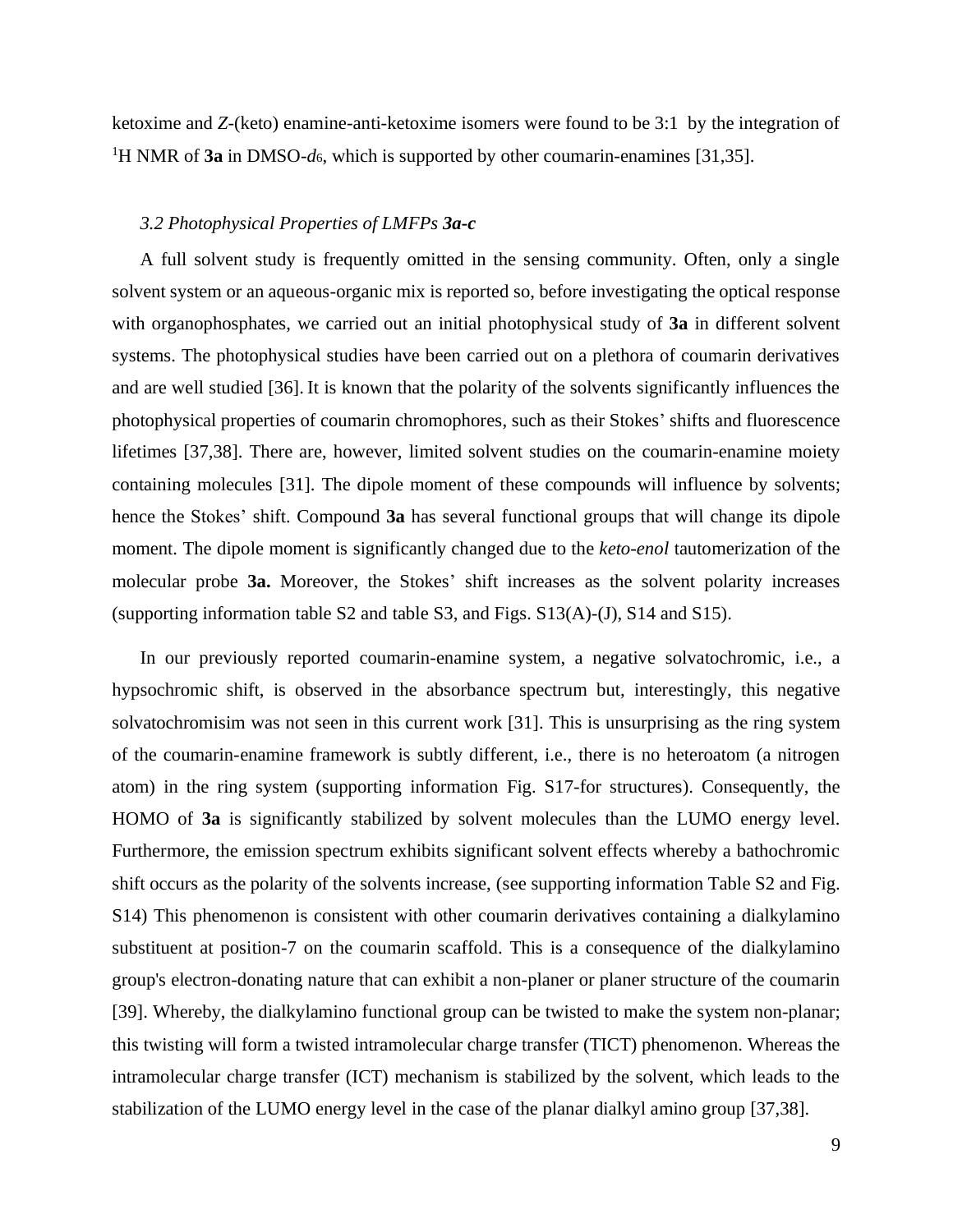The effect of fluorescence lifetimes  $(\tau)$  on the solvatochromic outcome was also investigated [37,40,41]. This is the first time that fluorescence lifetimes have been studied in different solvent systems for the coumarin-enamine scaffold to the best of our knowledge. The decay profile for **3a** was fitted to a single exponential function in the different solvent systems. The fluorescence lifetime measurements were carried out and compared to the polarity effect of **3a**. Lifetime decay subtly increases as the solvent polarity increases (see supporting information Fig. S15(B)). Nonpolar solvent has little interaction with the LMFPs, so the lifetime is short (Table S2) yet polar solvents affect the excited state by forming longer-lived excited-state species, which means the electrons in the excited state take longer to reach the ground state. Interestingly the longest lifetime was seen for acetone ( $\tau$  = 3.778 ns), suggesting that this solvent might be stabilizing the different conformers in solution, forming a number of excited-state species producing many nonradioactive processes [37].

## *3.2.1 Calculating Fluorescence Quantum Yields for Probes 3a, 3b, and 3c*

The fluorescence quantum yield  $(\phi_F)$  is arguable one of a fluorescent molecule's most important physical characteristics. The  $\phi$  is used in calculations to obtain quenching-rate constant [42], energy transfer, rate constants (radiative and non-radiative) [43], and lasing properties [44]. The relative quantum yield is more typically reported in literature. Moreover, many reported fluorescent quantum yields only use one reference or the incorrect reported value in the literature [45].

The ratio of photons absorbed to photons emitted by fluorescence is known as the fluorescence quantum yield  $(\phi_F)$ . The value obtained gives the probability of the excited state being deactivated by fluorescence and not by another, non-radio-active mechanism. Williams et al. established the most reliable method to calculate the  $\phi$ F. Two well-known standards are used with known  $\phi$ F values; this comparative method yields the most precise calculated values [46].

Two standard samples were chosen to calculate  $\phi$ <sub>F</sub>; these reference compounds should be molecules that absorb at the excitation wavelength similar to the chosen unknown sample. The standards should be well characterized and agree with the literature. The two standards chosen for this study are quinine sulfate in 0.1 M H<sub>2</sub>SO<sub>4</sub> ( $\phi$ <sub>F</sub> = 0.54) [45] and anthracene in ethanol ( $\phi$ <sub>F</sub> = 0.27)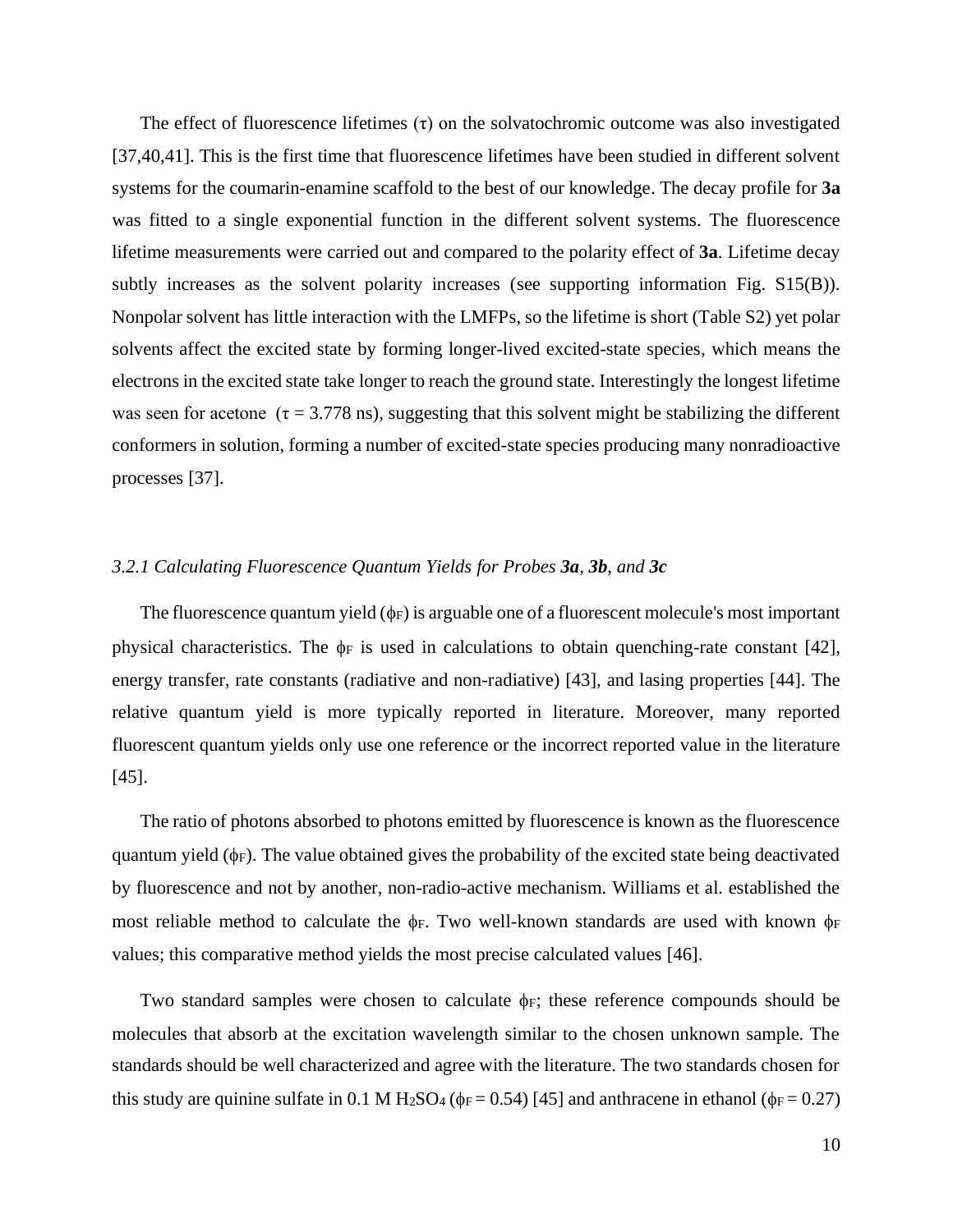[45]. Even though the quantum yield is an excellent photophysical property, care must be taken when performing these experiments as the quantum yield can be easily distorted, and the calculated value might have errors greater than 10 %. The error can arise due to many factors, such as the absorbed intensity, inner filter effects (pre-and post-filter), poor dissolution, oxygen (a nonquencher) in the sample, any impurities, polarization effects, and Raman scattering and photochemical stability. To reduce reabsorption effects, the excitation wavelength's absorption should not exceed 0.1 absorbance units in a 10 mm cuvette [47]. Greater than 0.1 absorbance units result in non-linear effects that may be seen due to inner filter effects, thus perturbing the calculated quantum yields.

The quantum yields obtained for  $3a$  (DMSO),  $3b$  (CH<sub>3</sub>CN) and  $3c$  (CHCl<sub>3</sub>) are 0.83, 0.56, and 0.35, respectively, Table 1 and see supporting information Fig. S16. As the reference compound error falls in the range of 5 to 7 %, below the acceptable 10% error, there is a high degree of confidence that the calculated values obtained are precise. The difference in  $\phi_F$  is due to the supernucleophile moiety on the molecular probe, as the organic framework is the same in all three molecular probes. The molecular probe's planarity is stabilized by a robust intramolecular hydrogen bonding interaction, forming a pseudo ring system. The ketoxime on LMFP 3a has the highest  $\phi_F$  yield (0.83) which is significantly higher than other published coumarin and coumarin-enamine molecules [48]. The  $\phi_F$  yield for **3b** is lower than **3a**; the ketoxime functional group does not PET quench the fluorescence of the fluorophore. However, the methyloxime group is moderately electron-donating, pushing the electron density towards the nitrogen atom on the methyloxime group. The build-up of the electron density on nitrogen atom can PET quench the fluorescence signal; thus, the lower quantum yield obtained. The hydrazone group in molecular probe **3c** has a drastically lower  $\phi$  yield (0.35) due to the amine group's PET quenching ability, a well-known functional group to PET fluorophores [49,50]. The higher the  $\phi_F$  yield, the more desirable the compound is in molecular sensor design, as the molecule will emit stronger fluorescence, helping to monitor analytes at low concentrations to improve LoD. Therefore, only LMFP **3a** and the model system were used for the following studies.

**Table 1:**Quantum yield data obtained for compounds **3a, 3b,** and **3c.**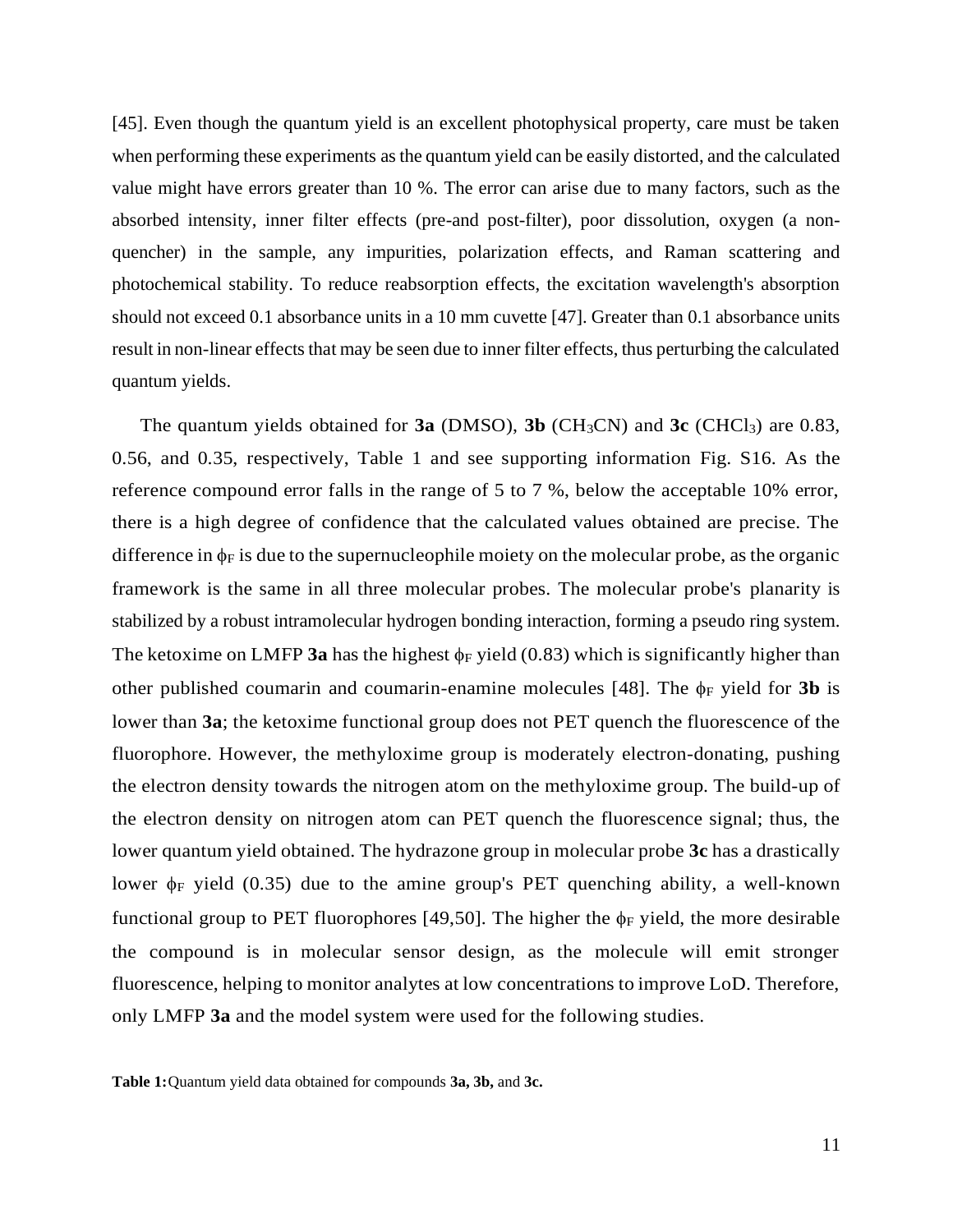| Compound                    | Anthracene | Quinine sulfate | Compound 3a | Compound 3b        | Compound 3c       |
|-----------------------------|------------|-----------------|-------------|--------------------|-------------------|
| Solvent                     | EtOH       | $0.1 M H_2SO_4$ | <b>DMSO</b> | CH <sub>3</sub> CN | CHCl <sub>3</sub> |
| Refractive Index of Solvent | 1.36       | 1.35            | 1.48        | 1.34               | 1.45              |
|                             | 1.85       | 1.82            | 2.19        | 1.81               | 2.09              |
| Literature Q-Yield[45]      | 0.27       | 0.54            | N/A         | N/A                | N/A               |
| Gradient                    | 599.4      | 1293.5          | 1592.1      | 1296.3             | 698.9             |
| Calculated Q-yield          |            |                 |             |                    |                   |
| Anthracene $(x)$            | 0.25       |                 | 0.85        | 0.57               | 0.36              |
| Quinine sulfate $(x)$       |            | 0.57            | 0.80        | 0.54               | 0.34              |
| Average                     |            |                 | 0.83        | 0.56               | 0.35              |

## *3.2.2 Addition of Organophosphates and Nerve agents*

*UV-Vis studies:* The photophysical studies of **3a** in the various solvent systems described in section 3.2 has given us an insight into the most appropriate solvent system to be used upon the addition of the organophosphate molecules. Dimethylsulfoxide was the solvent choice in these studies as it gives the largest Stokes' shift and is an excellent solvent to aid solubility. To verify whether the LMFP **3a** can act as a colorimetric and a fluorescent sensor for OPs, compound **3a** must be deprotonated to form the supernucleophile required to phosphorolate them. Strong bases such as NaOH are known to undergo phosphorylation reaction with OPs and phosphorous containing nerve agents, such as DFP, and form a less toxic hydrolyzed product, which is the common procedure for decontamination of CWAs [51]. Therefore, a non-nucleophilic strong base was chosen to avoid any acid-base competition between the molecular probe **3a** as both diisopropyl chlorophosphate and DFP are known to have small amounts of HCl and HF, respectively, in solution, even freshly purchased compounds. The non-nucleophilic nitrogen-phosphorous based superbase phosphazene  $P_{4}$ -*t*-Bu solution ( $\frac{DMSO}{pK_{BH+}}$  = 30.25) was used in these studies [21]. An 8.0 µmol·dm<sup>-3</sup> solution of 3a in DMSO was prepared, producing a yellow solution, to which aliquots of P4-*t*-Bu were added. The initial UV-vis spectrum of compound **3a** shows a broad featureless band at  $\lambda_{\text{max}} = 410$  nm, in DMSO. On the addition of the P<sub>4</sub>-*t*-Bu base, the band at 410 nm is hypsochromically shifted, and a band at 372 nm is observed through a distinctive isobestic point at 391 nm (Fig. 2(A)) due to formation of **3a**-oximate, upon the addition of 10 equivalents of HCl to **3a**-oximate of the UV-Vis spectrum, reverted to **3a** (supporting information Fig. S18).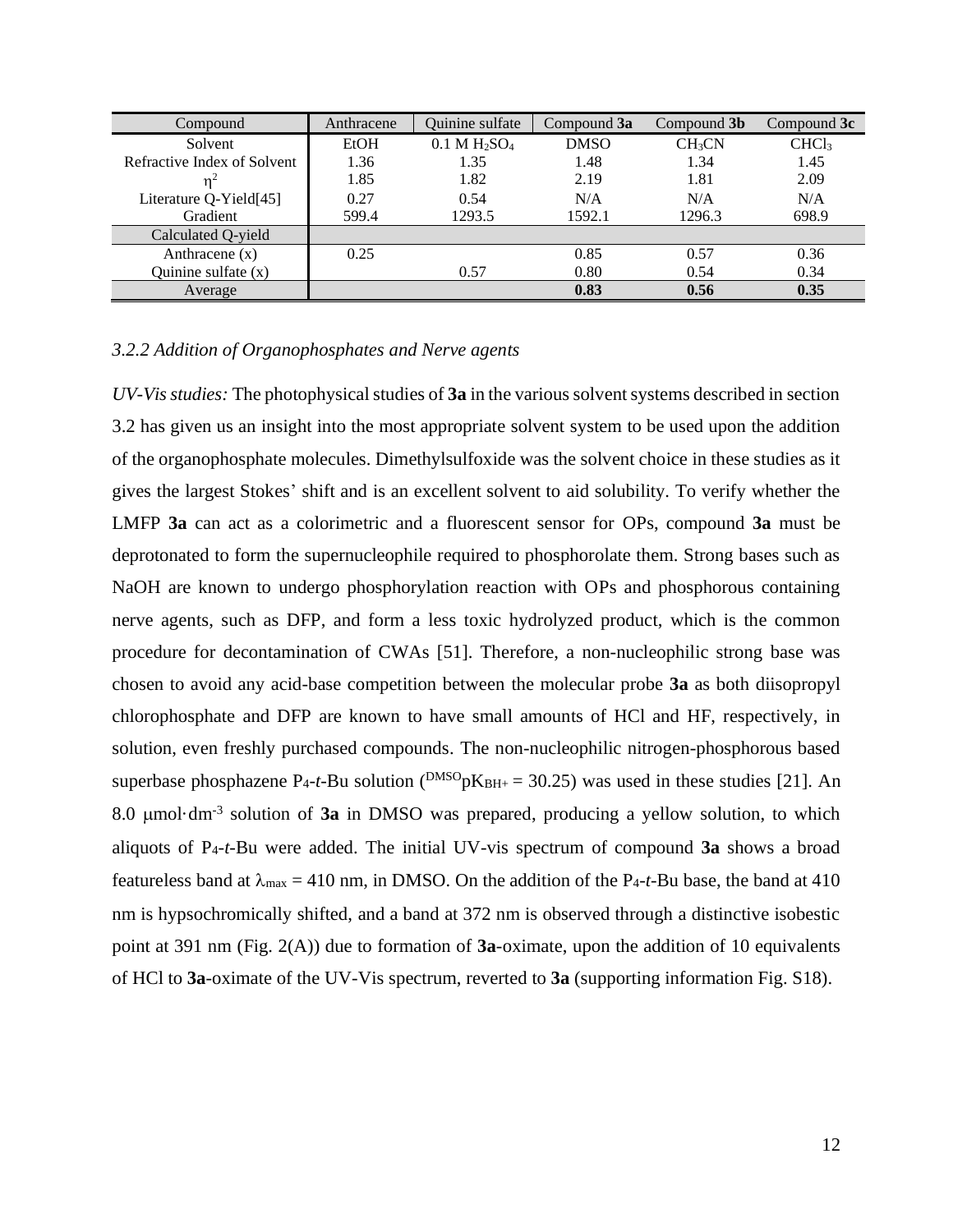

Fig. 2. (A) UV-vis titration of  $3a$  (8.0 µmol·dm<sup>-3</sup>) and the addition of 10 equivalents of P<sub>4</sub>-*t*-Bu base and (B) the spectroscopic change observed on the addition of DFP (80 μmol.dm-3 per aliquot) to **3a**-oximate.

On the addition of aliquots of fresh DFP to a 8.0  $\mu$ mol·dm<sup>-3</sup> solution of **3a**-oximate, the band at  $\lambda_{\text{max}}$  = 372 nm hypochromoically shifts with a band appearing at 408 nm assigned to the **3a**-DFP adduct, confirmed by ESI-MS (negative mode), whereby an m/z signal is seen at 556 a.u. [**3a**- (DFP-F)-H]- (supporting information, Fig. S19). The UV-vis titration spectra of **3a** and the other OPs (diisopropyl chlorophosphate, omethoate, dimethoate, chlorfenvinphos, carbaryl, (-)-nicotine, isodrine were investigated (supporting information, Fig. S20). The largest UV-vis spectral changes are seen in the OPs that have a P(V) center with the (-)nicotine showing the smallest change. To investigate which of the OPs gave the most significant colorimetric response, a plot of  $\lambda_{\text{max}}$ absorbance difference between the **3a**-oximate ( $\lambda_{\text{max}} = 376 \text{ nm}$ ) and the adduct ( $\lambda_{\text{max}} = 406 \text{ nm}$ ) is shown in Fig. 3 to give a direct comparison between OPs. The diisopropyl chlorophosphate -adduct exhibited the greatest response ratio, 24.3 times greater than the model (-)-nicotine. DFP is only 7.1 times more responsive, which is reasonable as the diisopropyl chlorophosphate has a better leaving group (Cl<sup>-</sup>) than the other OPs.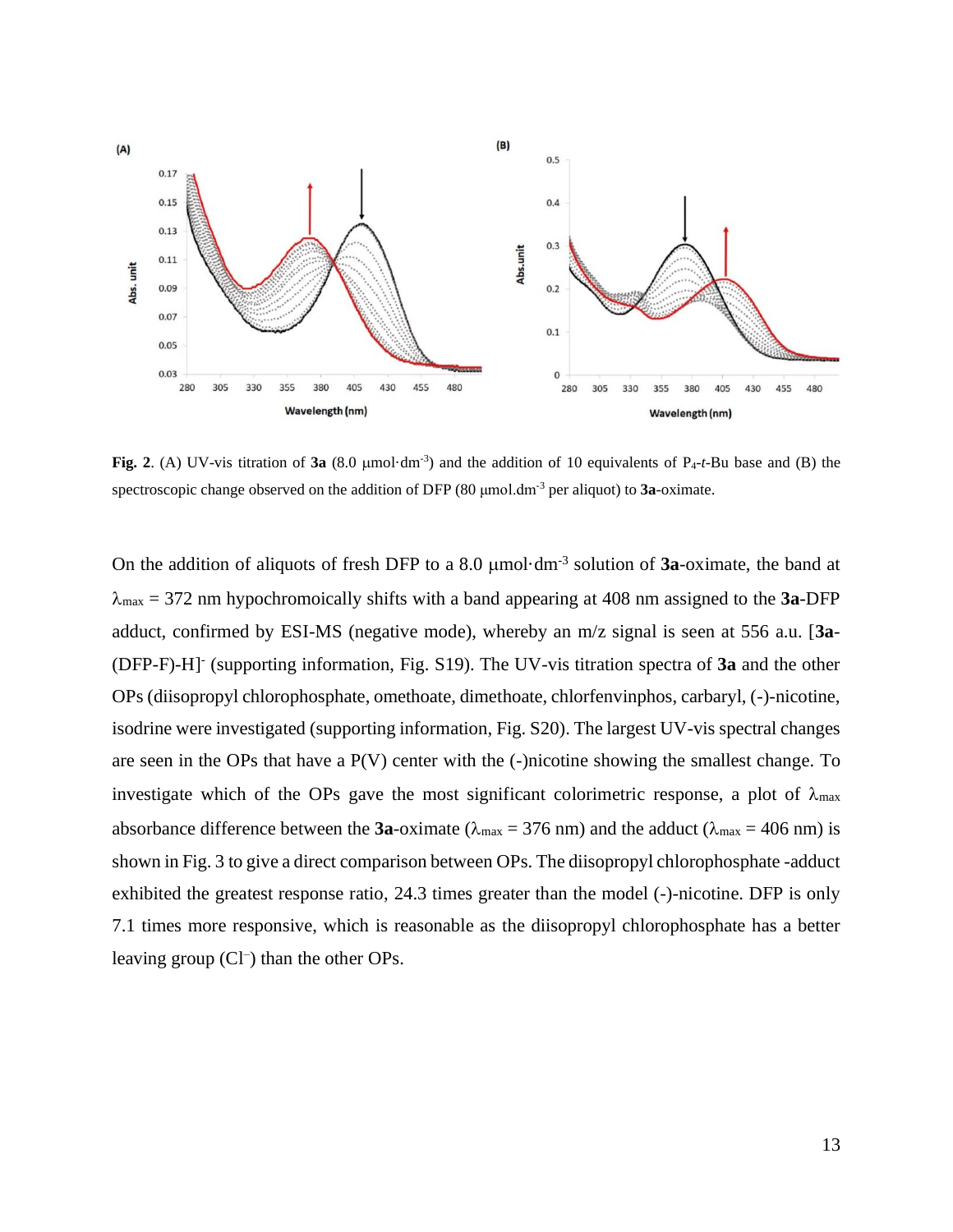

**Fig 3.** Graph of response ratio between **3a**-oximate (( $\lambda_{\text{max}} = 376$  nm) plus OPs reactive species ( $\lambda_{\text{max}} = 406$  nm) in DMSO.

*Steady-State and Life-time Fluorescence Studies:* UV-vis spectroscopy is not as sensitive as fluorescence spectroscopy; therefore, the same spectroscopic studies were carried out by steadystate fluorescence. The addition of P4-*t*-Bu base is crucial for enamine-based systems as enamine -NH forms an intramolecular six-membered ring with coumarin backbone. Excess P4-*t*-Bu base can deprotonate the NH proton involved in the RAHB interaction, thus disturbing the conjugation. We have found 10 equivalents of P4-*t*-Bu base to be optimal, enough to deprotonate the oxime moiety but modestly in excess to 'mop up' excess acid found in the OP samples.

Upon the addition of 10 equivalents of P4-*t*-Bu **3a** becomes non-fluorescent due to the high energy lone pair on the oximate anion that undergoes PET quenching. The broad emission band at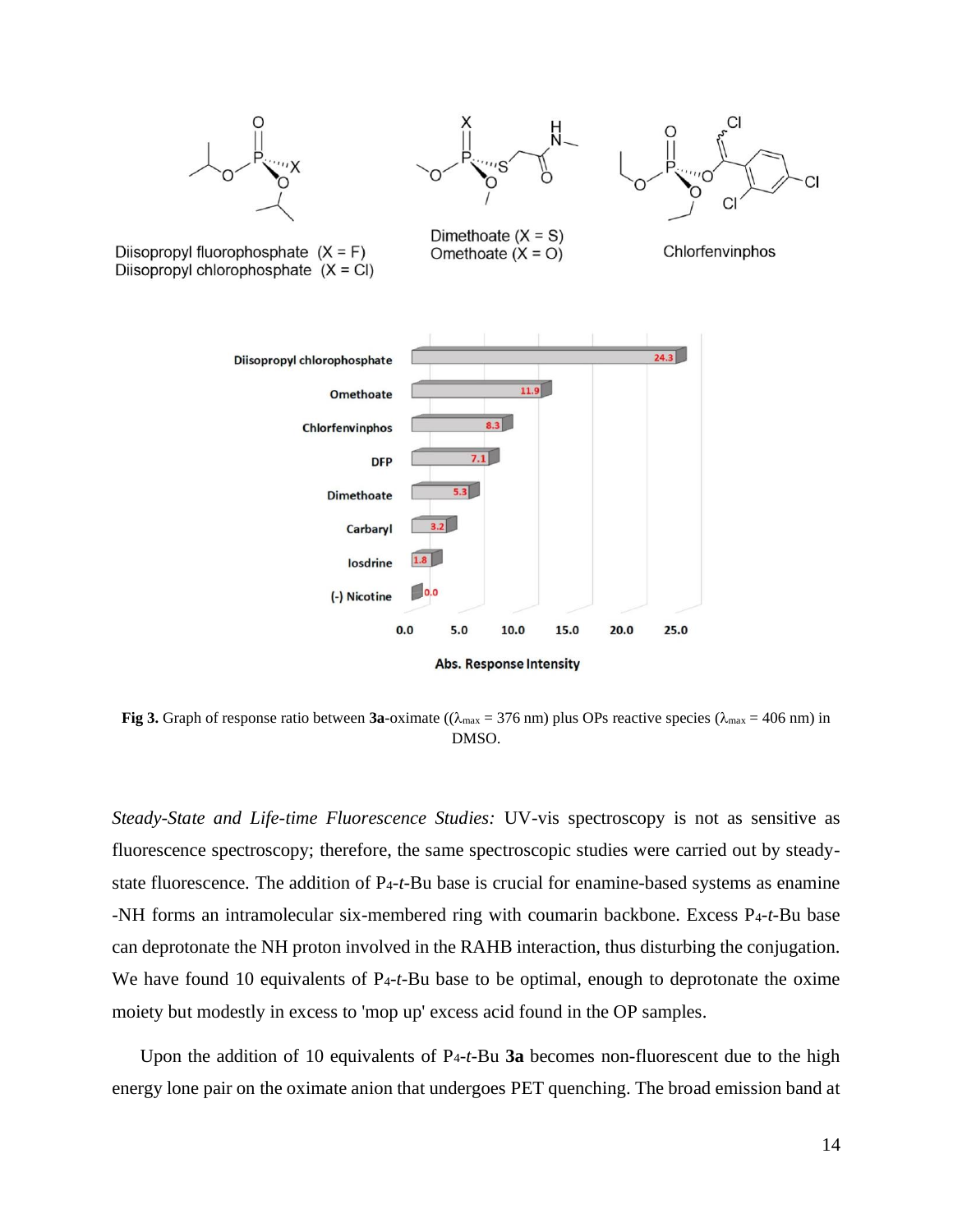$\lambda_{\rm em}$  = 536 nm, the signal is decreased (Fig. 4(A)), producing the "off"-state. Upon the gradual addition of small amounts of reactive OPs the oximate anion undergoes an SN2 reaction with the phosphorous(V) center. Consequently, the energies of the molecular orbitals shift, preventing PET quenching, therefore reinstating the fluorescence intensity and turns "on" the signal (Fig. 7(B), upon the addition of DFP) at 535 nm. The other phosphorus-containing OPs also form adducts but the fluorescence intensity is different (supporting information Fig. S21). The most significant fluorescence responses upon phosphorylation with diisopropyl chlorophosphate, omethoate, or DFP showed an increase in intensities of 18.7, 16.2, and 10.2 fold, respectively (Fig. 5). These large increases in fluorescence intensity are due to the ease of the leaving group upon the phosphorylation reaction; the non-phosphorous containing OPs show significantly reduced fluorescence intensity (supporting information Fig. S21.)



Fig. 4. (A) Ketoximate formation after adding 10 eq. of P<sub>4</sub>-*t*-Bu base into 3a  $(8.0 \text{ }\mu\text{mol}\cdot\text{dm}^{-3})$  (fluorescence turned "off"), (B) reinstating of fluorescence intensity (turned "on") after adding DFP (80 µmol.dm<sup>-3</sup> per aliquot,  $\lambda_{ex} = 410$ nm, slovent DMSO).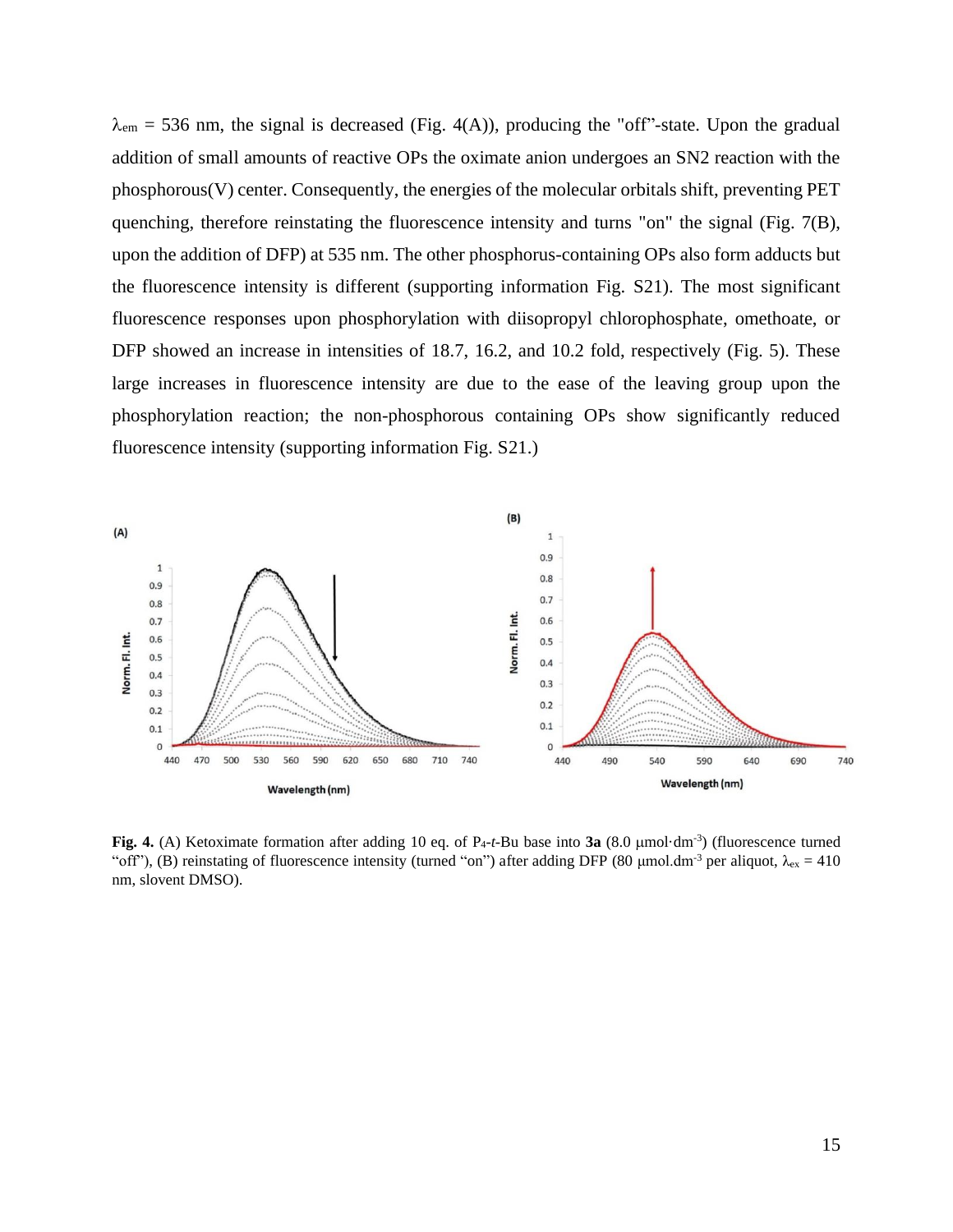

**Fig 5.** Fluorescence response of 3a-OPs adduct (Intensity at 535nm,  $\lambda_{ex} = 410$  nm, solvent DMSO).

Fluorescence lifetimes experiments have become a very useful tool in the molecular sensor community [52-54]. It is a technique that can help selectivity determining the detection of a particular analyte, as the lifetime decay of a specific fluorophore-adduct will be unique under the specific conditions. The fluorescence lifetime experiments were carried out in a DMSO solution  $(8.0 \text{ }\mu\text{mol}\cdot\text{dm}^{-3})$  with the decay profile for **3a** fitted to a single exponential function with a calculated  $\tau = 1.56$  ns (supporting information Fig. S22). The decay profile of the mixture (3a plus P4-t-Bu) was fitted to a double exponential (see supporting information Fig. S23) which is typical of mixtures [55]. LMFP **3a** has a high  $\phi$  (see Table 1); it is often assumed that the higher the  $\phi$ <sub>F,</sub> the longer the lifetime of the fluorophore, but this is not necessarily true, which is demonstrated in this current system. The rigid structure of **3a** lacks any rotational bonds and the planarity of the molecule is helped by the RAHB interaction forming four ring systems (supporting information Fig. S17). Fluorescence lifetimes is the time required for the fluorophore to remain in the excited state, but changes in decay depend on factors, such as temperature, viscosity, and polarity. However, quenchers are arguable one of the most critical factors that will influence the lifetimes. It was anticipated that the PET quenching process in the current system when the oximate isformed would significantly reduce the fluorescence lifetime of the fluorophore, which will be prolonged upon the phosphorylation reaction with the OPs.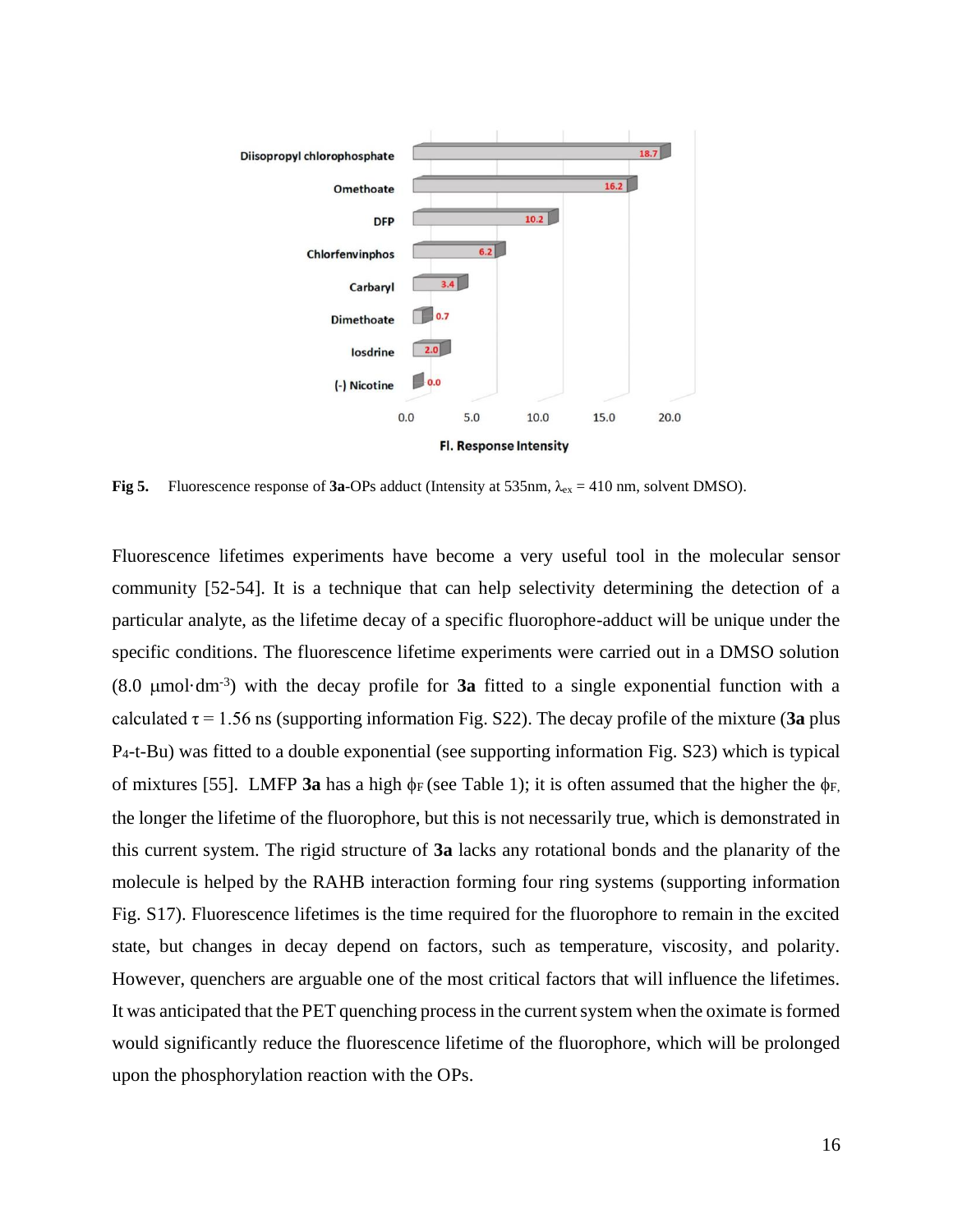The initial lifetime decay ( $\tau_1 = 0.85$  ns; Table 2 and supporting information Fig. S23) is a consequence of the **3a**-oximate returning to the ground state. This process is rapid due to the PET quenching mechanism and reduces the lifetime, and this is in agreement with the observed steadystate fluorescence intensity, which is significant due to depopulation (Fig. 6(A)). However, the second decay is significantly larger than the first ( $\tau_1 = 6.36$  ns; Table 2) meaning that a fluorescence species is remaining in the excited state for a prolonged period of time. This can be explained by the equilibrium of the conjugate base (**3a**-oximate) and its conjugate acid (P4-*t*-Bu+H) in solution. The P4-*t*-Bu is a phosphorous-amine base, and amine functional groups are common quenchers and a responsible for the nonradioactive collisional quenching. Decrease the steady-state fluorescent seen in the emission spectrum, but the aggregation of the fluorophore **3a** and the quencher, allows for excited state to remain populated long enough for a lifetime to be longer. The average decay time is 3.23 ns suggesting that collision quenching has a greater influence on the lifetime decay despite the low emission intensity.

Upon the addition of OPs and nerve agents analogous, except for the carbaryl, lifetimes become shorter due to the depopulation of lone pair in an excited state as ketoximate-adduct formed (Fig. 6(A) and see supporting information Fig.S24-31). The lifetime of the ketoximateadduct varies slightly as the leaving groups are different for reactive species. For, diisopropyl chlorophosphate (1.56 ns) and DFP (1.55 ns) adduct lifetime is same as **3a** (Table 2), for dimethoate (1.59 ns) and omethoate (1.60 ns), with a sulfur leaving group, it is slightly longer. For chlorfenvinphos (1.92 ns) and carbaryl (6.33 ns), containing aromatic leaving groups, it is longer, as carbaryl can form naphthonal ion. However, (-) nicotine (2.27 ns) does not form adduct as it has no phosphate center, and can't depopulated its excited state, leading to a longer lifetime.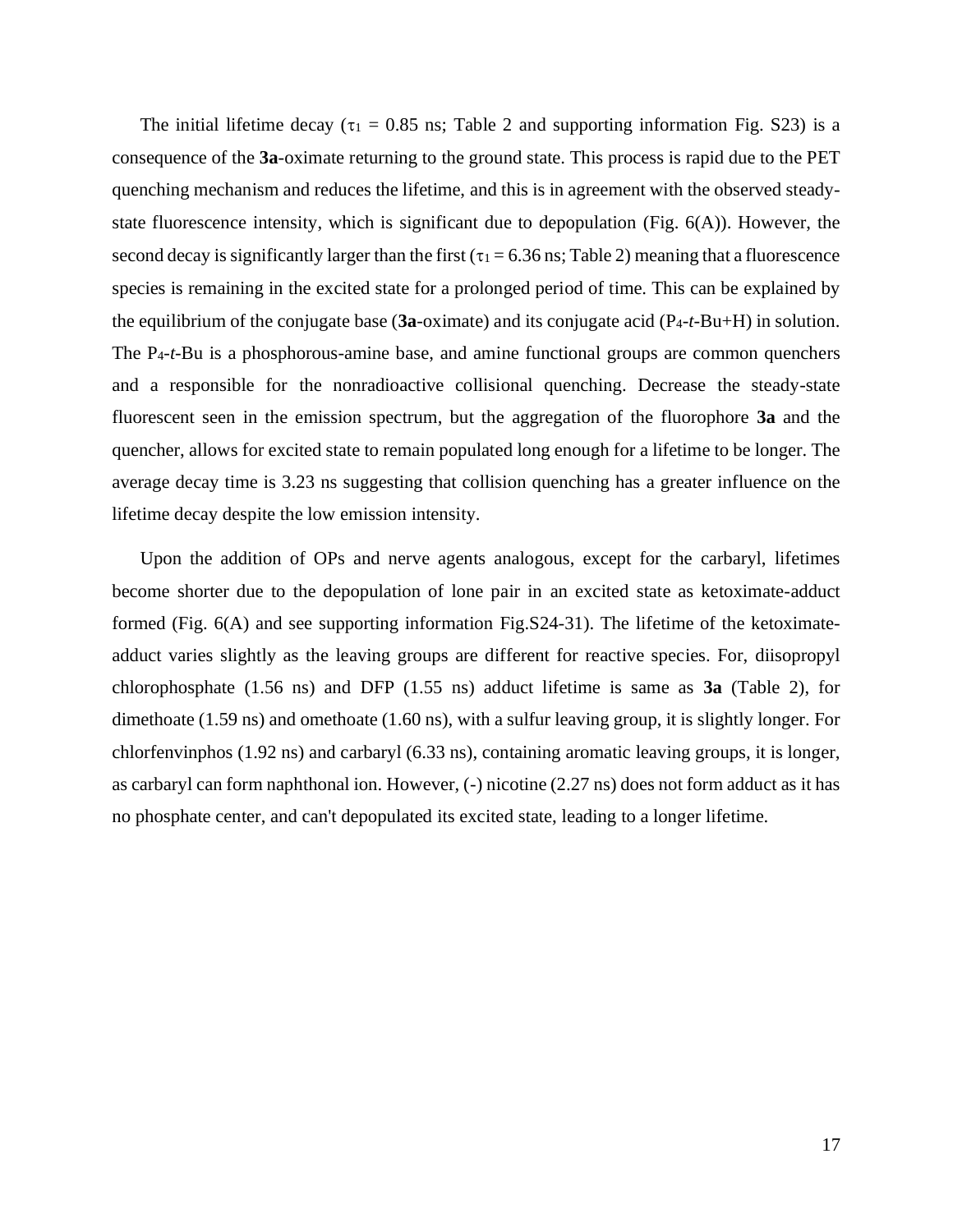

**Fig 6**. (A) Fluorescence lifetime (τ) of ketoxime (**3a**), ketoximate, and DFP-oximate adduct. (B-D) weighted residuals for **3a**, oximate, and adduct respectively.

**Table 2.** Fluorescence lifetimes (τ) of various reactive species (average of best two run).

|                            | $\tau_1(ns)$<br>$(3\sigma)$ | $\tau_2(ns)$<br>$(3\sigma)$     | $\bar{\tau}$ (ns)<br>$(3\sigma)$ | A<br>$(3\sigma)$     | $\chi^2$ |
|----------------------------|-----------------------------|---------------------------------|----------------------------------|----------------------|----------|
| 3a                         | $1.56 \ (\pm 0.010)$        | N/A                             | $1.56 \ (\pm 0.010)$             | 4.80 $(\pm 0.575)$   | 1.15     |
| <b>3a</b> -oximate         | $0.85 \ (\pm 0.527)$        | $6.36 \left( \pm 1.560 \right)$ | $3.23 \ (\pm 1.460)$             | $1.26 \ (\pm 0.397)$ | 1.18     |
| carbaryl                   | $3.55(\pm 0.298)$           | $18.65(\pm 2.023)$              | 6.33 $(\pm 2.045)$               | $1.36 \ (\pm 0.283)$ | 1.06     |
| (-)nicotine                | $0.89 \ (\pm 0.083)$        | 5.37 $(\pm 0.162)$              | $2.27 \ (\pm 0.181)$             | 4.38 $(\pm 0.480)$   | 1.22     |
| <b>DFP</b>                 | $1.47 \ (\pm 0.0232)$       | 3.85 $(\pm 0.470)$              | $1.55 \ (\pm 0.471)$             | 3.34 $(\pm 0.400)$   | 1.11     |
| Chlorfenvinphos            | $1.58 \ (\pm 0.023)$        | $7.37 \ (\pm 0.223)$            | 1.92 $(\pm 0.224)$               | $2.22 \ (\pm 0.361)$ | 1.09     |
| Omethoate                  | $1.60 \ (\pm 0.013)$        | N/A                             | $1.60 \ (\pm 0.013)$             | 5.06 $(\pm 0.639)$   | 1.10     |
| Dimethoate                 | $1.57 \ (\pm 0.036)$        | 7.14 $(\pm 3.397)$              | $1.59 \ (\pm 1.708)$             | $3.29 \ (\pm 0.597)$ | 1.05     |
| Diisopropylchlorophosphate | $1.56 \ (\pm 0.010)$        | N/A                             | $1.56 \ (\pm 0.010)$             | 5.47 $(\pm 0.676)$   | 1.10     |
| Isodrine                   | $1.02 \ (\pm 0.176)$        | $2.35 \ (\pm 0.129)$            | $1.45 \ (\pm 3.634)$             | 5.03 $(\pm 0.507)$   | 1.15     |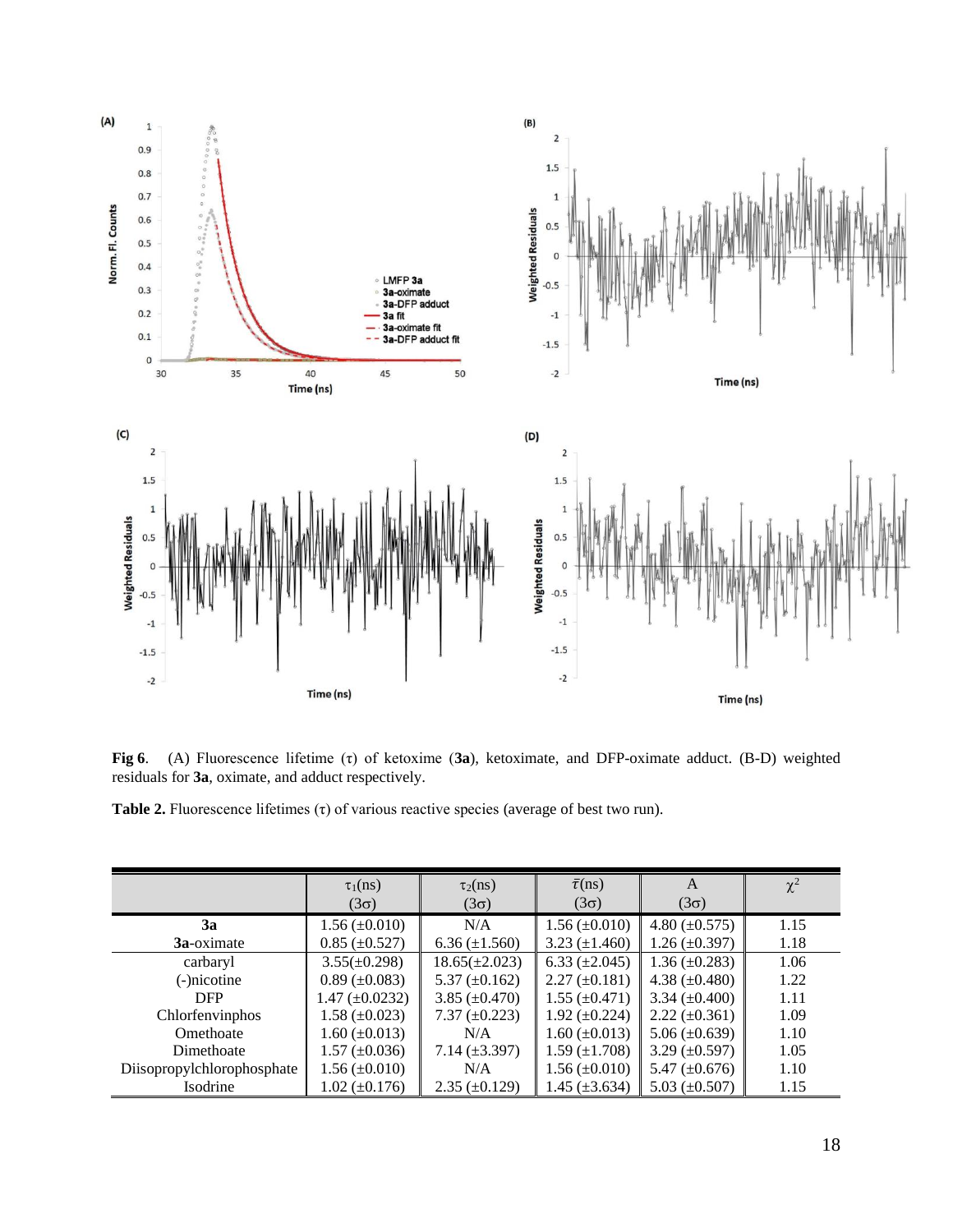*Theoretical Calculations*: In their comparative analysis of electrostatic potential maxima and minima, Riley *et al.* [56] found that the results were similar for HF, DFT/B3LYP, or M06-2X methods when the same basis set was used. The STO-3G basis set was unreliable, but the simplest split-valence basis sets, 3-21G and 3-21G\*, were found to give excellent results. Surprisingly, larger basis sets showed no improvement for systems involving only first row elements and hydrogen. The same approach has, therefore, been employed here.

To understand the photophysical changes that are observed for LMFP **3a**, quantum mechanical (HF) calculations were carried out (see section 2.2 for details). As compound **3a** can potentially exist in a number of isomers and tautomers, the lowest energy conformer was identified and used for further calculations. The Z/E-(enol) enamine-anti-ketoximes were found to be the most thermodynamically stable. The orbital level diagrams for **3a**, **3a**-oximate and the **3a**-DFP adduct were generated to give the HOMO and LUMO for each species and identify which orbital participates in photoexcitation and photoluminescence  $(S_0 \leftarrow S_1)$  (Fig. 7 and see supporting information Fig. S32).

The fluorescence intensity significantly decreases upon the deprotonation, and the PET mechanism is attributed to the loss in the fluorescence signal. The HOMO<sub>(gs)</sub> level of **3a** is -7.46 eV. Whereas the HOMO(gs) of **3a**-ketoximate significantly increase to -2.58 eV. Upon phosphorylation, the HOMO( $_{\text{gs}}$ ) decrease to lower energy of the **3a**-DFP adduct (-4.00 eV), consistent with the PET mechanism (Fig. 7). This is also in excellent agreement with the fluorescence signal observed that is regenerated, however, the intensity of the fluorescence signal is only half that of the observed intensity of the oxime. Mimicking the solvent system used and the same trend is seen (see supporting information, Table S3).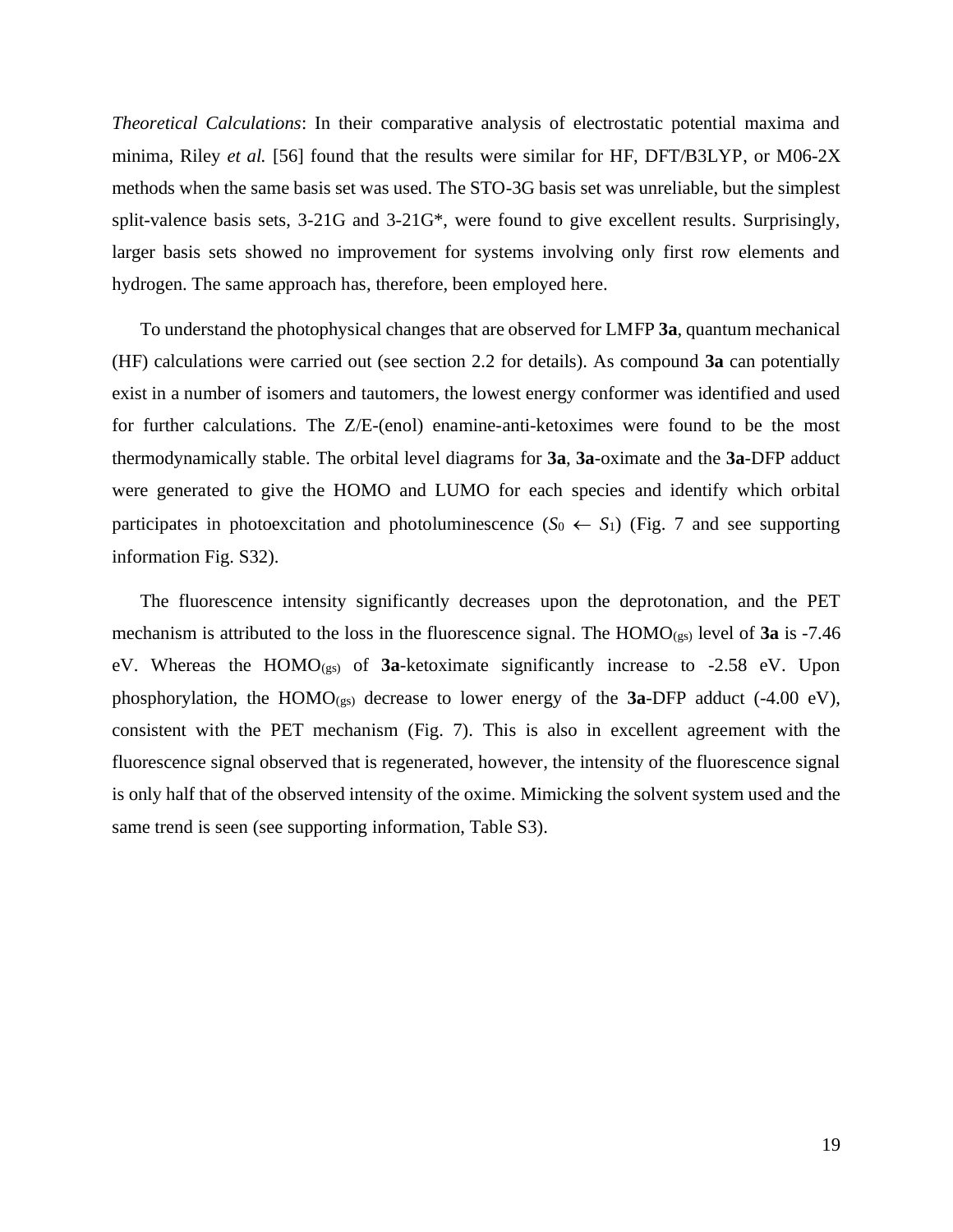

*Fig. 7* Molecular orbital energy diagram shows the relative energy of the FMO for **3a**, **3a**-oximate, and **3a**-DFP adduct.

Control experiments were carried out with **3b** (ketomethyloxime), whereby a solution of  $8 \times 10^{-1}$ <sup>6</sup> mol·dm<sup>-3</sup> in DMSO of **3b**, was prepared. The UV-vis spectrum shows two bands  $\lambda = 337$  and 403 nm, consistent with the solution's tautomers. The strong, steady-state fluorescence spectrum shows an emission band at  $\lambda_{em} = 540$  nm, upon the addition of 0.8 mmol·dm<sup>-3</sup> of the nerve agent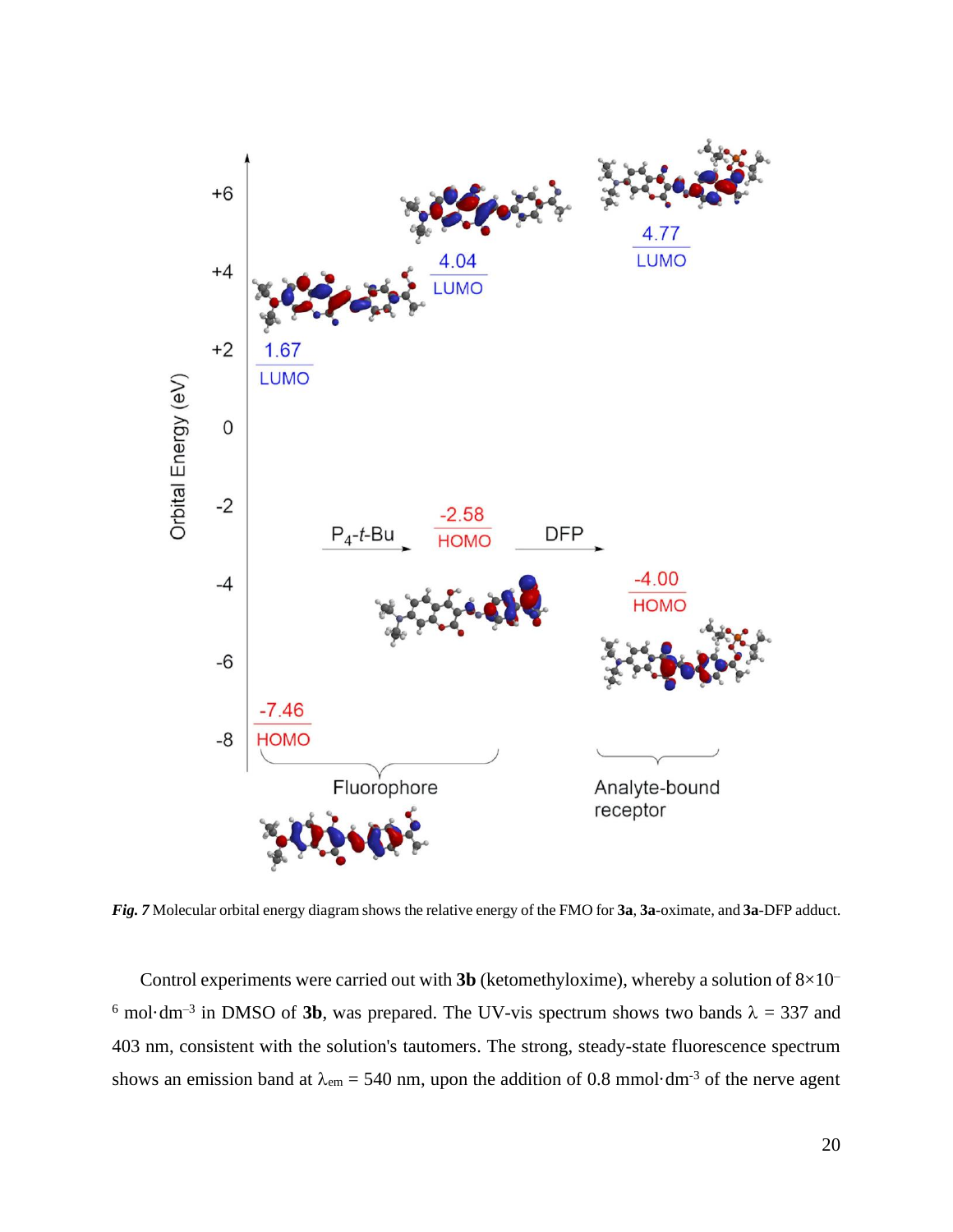simulant DFP whereas both the UV-vis and emission spectra remained unchanged (supporting information, Fig. S33). Unfortunately, **3c** did not show any optical changes. This confirms that the oximate is needed for the optimal spectroscopic response to be seen upon phosphorylation.

The limit of detection (LoD) was determined using least-squares linear regression of y-axis (normalized fluorescence intensity unit) on the x-axis (concentration of DFP) to calculate the statistic variable  $S_{y/x} = 0.009$ . This statistical term was then utilized to calculate the standard deviation for the slope and the intercept. The slope's confidence limit is defined as  $b \pm t_{sb}$ , where *t* is the *t*-value taken from the desired confidence level and  $n - 2$  degrees of freedom; a 95% confidence level ( $t$ -value 2.776,  $df = 6$ ) was adopted for our experiment. Therefore, the LoD is the analyte concentration producing a signal equal to that of the blank signal plus three standard deviations from the blank, which is  $y = y_B + 3S_B$  (see supporting information Fig S34). The LoD value of **3a** with DFP was calculated to be  $6.4 \times 10^{-6}$  mol.dm<sup>-3</sup> or 1.1 ppm, comparable to other molecular probes [22].

## **4.0 Conclusion**

There has been a significant amount of interest over the years on preparing new LMFPs for the detection of OPs, specifically nerve agent simulants. In this current study we have shown that a highly fluorescent coumarin-enamine fluorophore ( $\phi$ F= 0.83) can be synthesized in four steps. The molecular probe can produce a significant fluorescence "turn on" upon phosphorylation with phosphorous containing OPs. The theoretical calculations support the experimental calculations. The detection limit was calculated to be  $\approx 1$  ppm.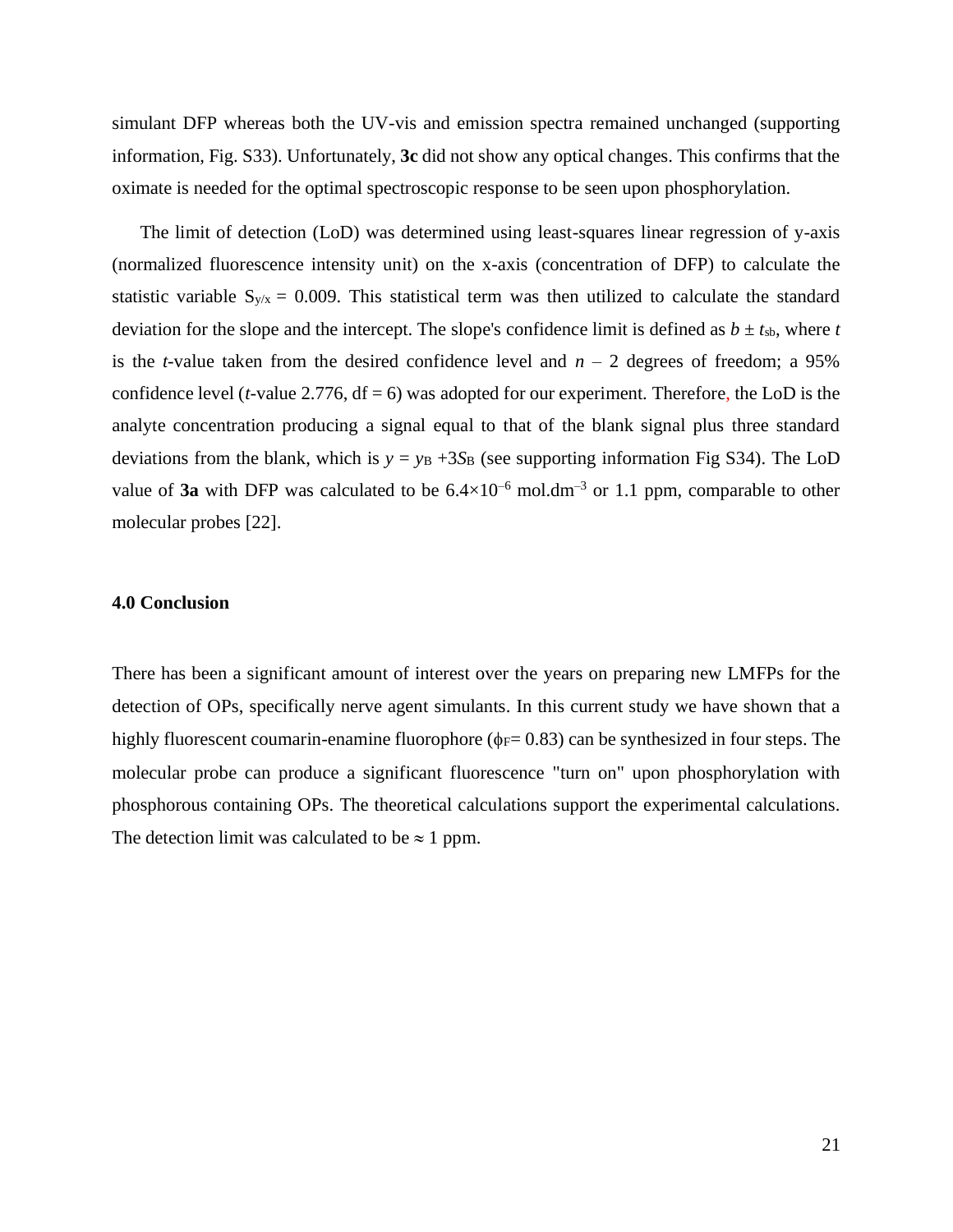## **Corresponding Authors**

**\*** E-mail for KJW: [karl.wallace@usm.edu](mailto:karl.wallace@usm.edu)

## **ORCID**

Karl J. Wallace ORCID identifier is 0000-0003-4541-7523

Peter. J. Cragg ORCID identifier is 0000-0002-6134-2093

Rashid Mia ORCID identifier is 0000-0003-3209-4403

## **Acknowledgments and Funding**

KJW would like to thank the Department of the Army US Army Engineer Research and Development Center ERDC (Contract W912HZ-19-2-0044). PJC thanks the US Army Research Office for funding computational resources (Contract W911NF-15-1-0624).

## **Declaration of competing interest**

The authors are unaware of any competing interests.

## **Supplementary information**

The Supporting Information (PDF) is available free of charge on XXXX at DOI: XXXX

NMR (1D and 2D), mass spectroscopy, absorption and emission spectra (quantum yield calculation), fluorescence lifetime, molecular modelling, and detection limit calculation and plots

## **Author statement**

On behalf of the authors, KJW can state that each author has contributed to the work reported in this study, including experimental work, theoretical work manuscript preparation, and editing.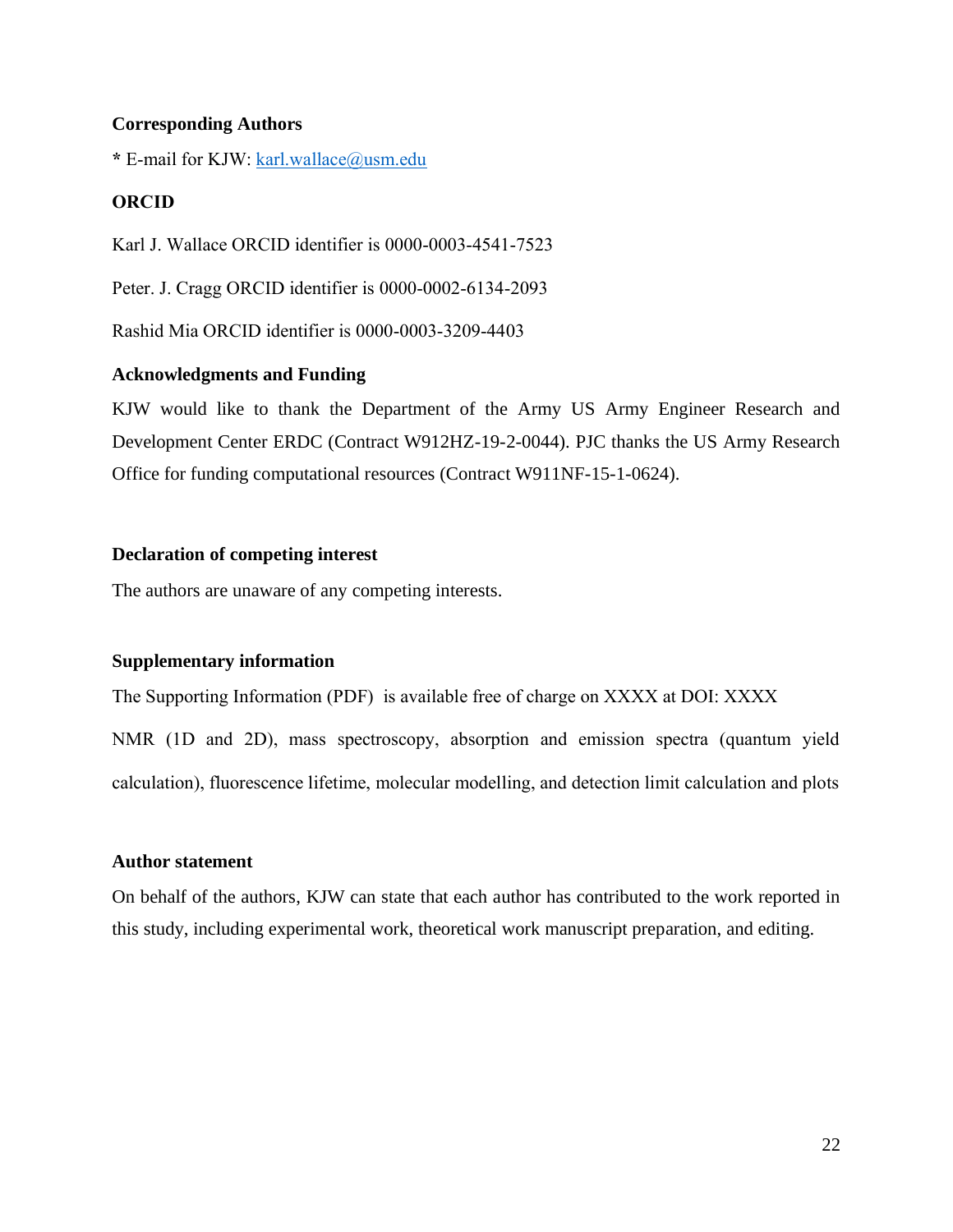## **References**

- [1] K. Kim; O. G. Tsay; D. A. Atwood; D. G. Churchill, Destruction and detection of chemical warfare agents, Chem. Rev. 111 (9) (2011) 5345-5403.
- [2] Y. J. Jang; K. Kim; O. G. Tsay; D. A. Atwood; D. G. Churchill, Update 1 of: Destruction and detection of chemical warfare agents, Chem. Rev. 115 (24) (2015) PR1-PR76.
- [3] Sambrook, M.; Notman, S., Supramolecular chemistry and chemical warfare agents: from fundamentals of recognition to catalysis and sensing, Chem. Soc. Rev. 42 (24) (2013) 9251-9267.
- [4] Smith, B. M., Catalytic methods for the destruction of chemical warfare agents under ambient conditions, Chem. Soc. Rev. 37 (3) (2008) 470-478.
- [5] A. Friboulet; F. Rieger; D. Goudou; G. Amitai; P. Taylor, Interaction of an organophosphate with a peripheral site on acetylcholinesterase, Biochemistry 29 (4) (1990) 914-920.
- [6] T-M. Shih; R. K. Kan; J. H. McDonough, In vivo cholinesterase inhibitory specificity of organophosphorus nerve agents, Chem.-Biol. Interact. 157 (2005) 293-303.
- [7] T. Kobrlova; J. Korabecny; O. Soukup, Current approaches to enhancing oxime reactivator delivery into the brain, Toxicol. 423 (2019) 75–83.
- [8] D. E. Lorke; H. Kalasz; G. A. Petroianu; K. Tekes, Entry of oximes into the brain: A review, Curr. Med. Chem. 15 (2008) 743-753.
- [9] S. Chauhan; R. D'cruz; S. Faruqi; K. K. Singh; S. Varma; M. Singh; V. Karthik, Chemical warfare agents, Environ. Toxicol. Pharmacol. 26 (2) (2008) 113-122.
- [10] T. C. C. Franca; D. A. S. Kitagawa; S. F. A. Cavalcante; J.A.V. da Silva; E. Nepovimova; K. Kuca, The Dangerous Fourth Generation of Chemical Weapons, Int. J. Mol. Sci. 20 (2019) 1222-1232.
- [11] R. Dixon, R.; L. Morris, Russian opposition leader Navalny poisoned with nerve agent similar to Novichok, Germany says, Washington Post, 2020, [https://www.washingtonpost.com/world/europe/navalny-novichok-poisoning](https://www.washingtonpost.com/world/europe/navalny-novichok-poisoning-russia/2020/2009/2002/2028ab2099f2010-ed2023-2011ea-bd2008-2021b10132b10458f_story.html)[russia/2020/2009/2002/2028ab2099f2010-ed2023-2011ea-bd2008-](https://www.washingtonpost.com/world/europe/navalny-novichok-poisoning-russia/2020/2009/2002/2028ab2099f2010-ed2023-2011ea-bd2008-2021b10132b10458f_story.html) [2021b10132b10458f\\_story.html.](https://www.washingtonpost.com/world/europe/navalny-novichok-poisoning-russia/2020/2009/2002/2028ab2099f2010-ed2023-2011ea-bd2008-2021b10132b10458f_story.html)
- [12] K. J. Wallace; J. Morey; V. M. Lynch; E. V. Anslyn, Colorimetric detection of chemical warfare simulant, New J. Chem. 29 (2005) 1469-1474.
- [13] F. Arduini; A. Amine; D. Moscone; G. Palleschi, Biosensors based on cholinesterase inhibition for insecticides, nerve agents and aflatoxin B1 detection, Microchim. Acta. 170 (2010) 193–214.
- [14] G. Liu; J. Wang; R. Barry; C. Petersen; C. Timchalk; P. L. Gassman; Y. Lin, Nanoparticle-based electrochemical immunosensor for the detection of phosphorylated acetylcholinesterase: An exposure biomarker of organophosphate pesticides and nerve agents, Chem. Eur. J. 14 (2008) 9951–9959.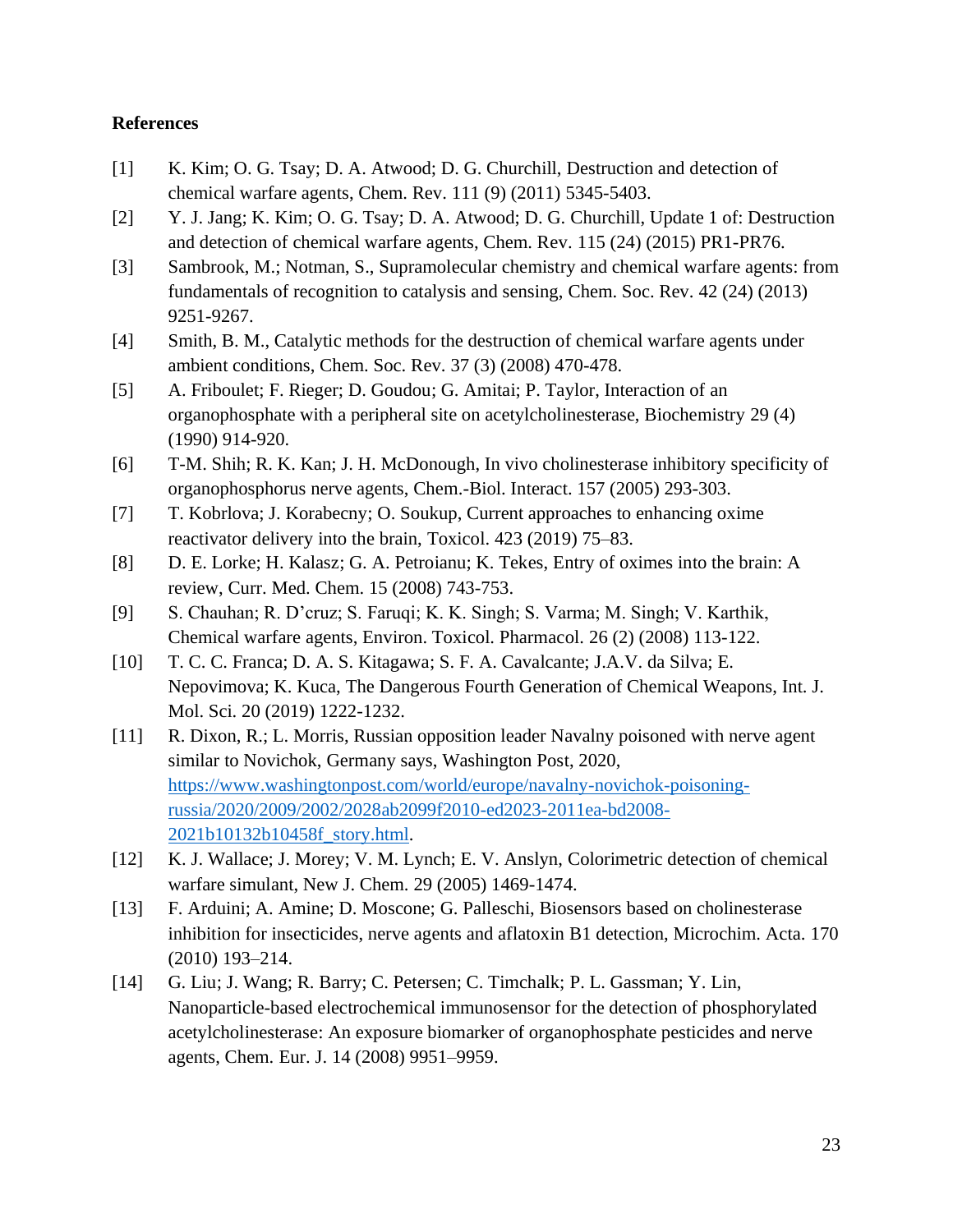- [15] J. Wang; G. Chen; A. J. Muck; M. P. Chatrathi; A. Mulchandani; W. Chen, Microchip enzymatic assay of organophosphate nerve agents, Anal. Chim. Acta 505 (2004) 183– 187.
- [16] G. Liu; Y. Lin, Electrochemical sensor for organophosphate pesticides and nerve agents using zirconia nanoparticles as selective sorbents, Anal. Chem. 77 (2005) 5894-5901
- [17] H. S. Hewage; K. J. Wallace; E. V. Anslyn, Novel chemiluminescent detection of chemical warfare simulant, Chem. Commun. (2007) 3909–3911
- [18] J. Wang; M. P. Chatrathi, Capillary electrophoresis microchips for separation and detection of organophosphate nerve agents, Anal. Chem. 73 (2001) 1804-1808.
- [19] K. D. Cadwell; N. A. Lockwood; B. A. Nellies; M. E. Alf; C. R. Willis; N. L. Abbott, Detection of Organophosphorous nerve agents liquid crystals supported on chemically functionalized surfaces, Sens. and Actuators B 128 (2007) 91-98.
- [20] D. Ajami; J. Rebek Jr, Chemical approaches for detection and destruction of nerve agents, Org. Biomol. Chem. 11 (2013) 3936-3942.
- [21] K. J. Wallace; R. I. Fagbemi; F. J. Folmer-Andersen; J. Morey; V. M. Lynch; E. V. Anslyn, Detection of chemical warfare simulants by phosphorylation of a coumarin oximate, Chem. Commun. (2006) 3886–3888.
- [22] W. Walton; D. Marauo, D.; L. Munro; V. J. Catalano; P. J. Cragg; M. T. Huggins; K. J. Wallace, A fluorescent dipyrrinone oxime for the detection of pesticides and other organophosphates, Org. Lett. 14 (11) (2012) 2686-2689.
- [23] M. Y. Berezin; J. Kao; S. Achilefu, pH-dependent optical properties of synthetic fluorescent imidazoles, Chem. Eur. J. 15 (2009) 3560–3566.
- [24] W. Y. Liu; H. Y. Li; B. X. Zhao; J. Y. Miao, Synthesis, crystal structure and living cell imaging of a  $Cu^{2+}$ -specific molecular probe, Org. Biomol. Chem. 9 (2011) 4802-4805.
- [25] M. Y. Berezin; S. Achilefu, Fluorescence lifetime measurements and biological imaging, Chem. Rev. 110 (2010) 2641–2684.
- [26] N. K. Hien; M. V. Bay; N. C. Bao; Q. V. Vo; N. D. Cuong; T. V. Thien; N. T. A. Nhung; D. U. Van; P. C. Nam; D. T. Quang, Coumarin-based dual chemosensor for colorimetric and fluorescent detection of  $Cu^{2+}$  in water media, ACS Omega 5 (33) (2020) 21241-21249.
- [27] J. M. V. Ngororabanga; Z. R. Tshentu; N. Mama, A new highly selective colorimetric and fluorometric coumarin-based chemosensor for  $Hg^{2+}$ , J. Fluoresc. 30 (5) (2020) 985-997.
- [28] X. Wu; Q. Wang; D. Dickie; L. Pu, Mechanistic study on a BINOL–coumarin-based probe for enantioselective fluorescent recognition of amino acids, J. Org. Chem. 85 (10) (2020) 6352-6358.
- [29] S. Ma; X. Sun; Q. Yu; R. Liu; Z. Lu; L. He, Dihydropyridine-coumarin-based fluorescent probe for imaging nitric oxide in living cells, Photochem. Photobiol. Sci. 19 (9) (2020) 1230-1235.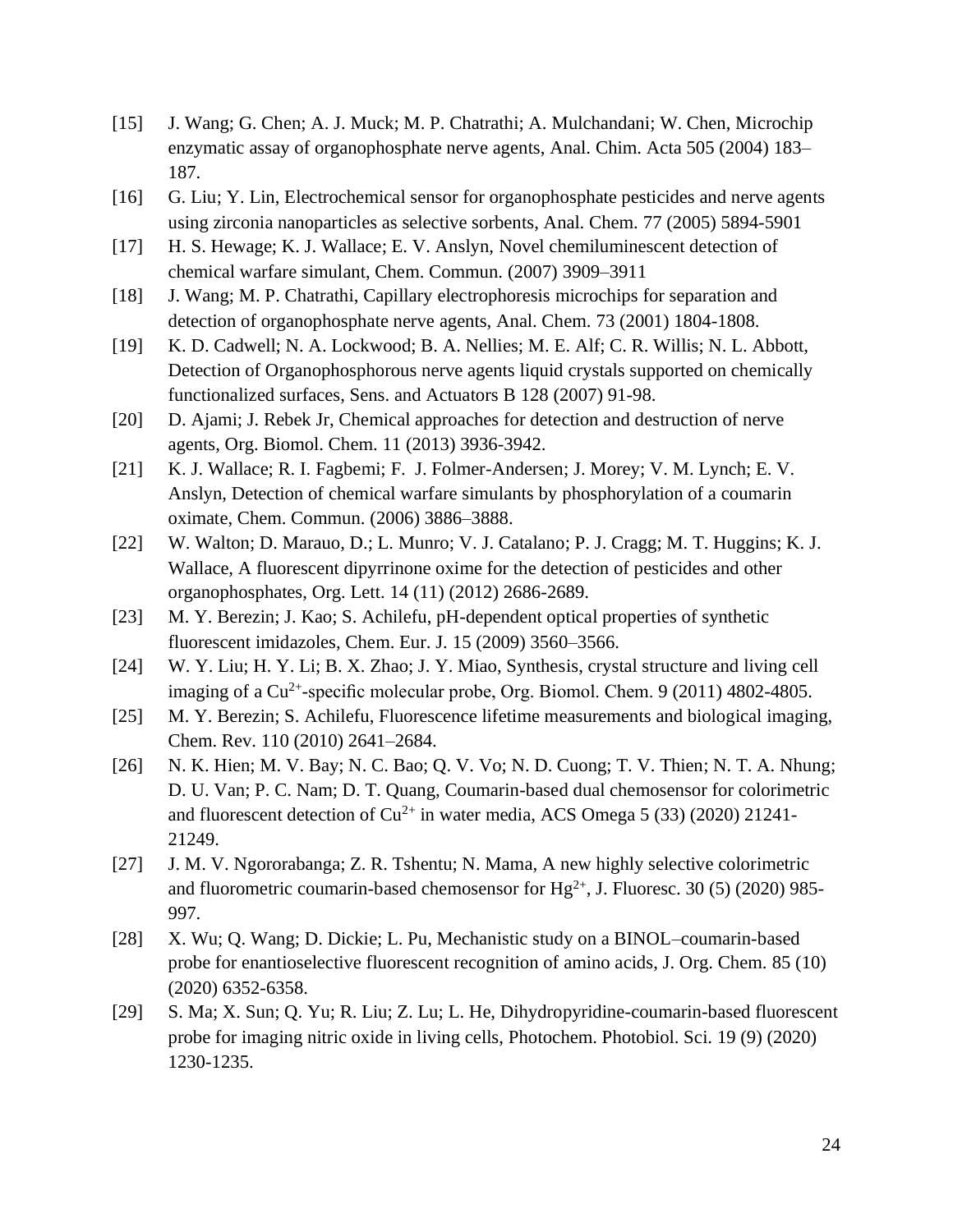- [30] G. J. Park; H. Y. Jo; K. Y. Ryu; C. Kim, A new coumarin-based chromogenic chemosensor for the detection of dual analytes  $Al^{3+}$  and F<sup>−</sup>, RSC Adv. 4 (109) (2014) 63882-63890.
- [31] A. B. Davis; R. E. Lambert; F. R. Fronczek; P. J. Cragg; K. J. Wallace, An activated coumarin-enamine Michael acceptor for CN<sup>−</sup> , New J. Chem. 38 (10) (2014) 4678-4683.
- [32] A. M. Mallet; A. B. Davis; D. R. Davis; J. Panella; K. J. Wallace; M. Bonizzoni, A cross reactive sensor array to probe divalent metal ions, Chem. Commun. 51 (2015) 16948- 16951.
- [33] Spartan '18 Irvine CA, USA, 2018.
- [34] F. Worek; H. Thiermann; T. Wille, Organophosphorus compounds and oximes: a critical review, Arch. Toxicol. 94 (2020) 2275-2292.
- [35] V. F. Traven; I. V. Ivanov; V. S. Lebedev; T. A. Chibisova; B. G. Milevskii; N. P. Solov'eva; V. I. Polshakov; G. G. Alexandrov; O. N. Kazheva; O. A. Dyachenko, E/Z (C= C)-Isomerization of enamines of 3-formyl-4-hydroxycoumarin induced by organic solvents, Russ. Chem. Bull. 59 (8) (2010) 1605-1611.
- [36] D. Cao; Z. Liu; P. Verwilst; S. Koo; P. Jangjili; J. S. Kim; W. Lin, Coumarin-based small-molecule fluorescent chemosensors, Chem. Rev. 119 (18) (2019) 10403-10519.
- [37] S. Nad; M. Kumbhakar; H. Pal, Photophysical properties of coumarin-152 and coumarin-481 dyes: unusual behavior in nonpolar and in higher polarity solvents, J. Phys. Chem. A 107 (24) (2003) 4808-4816.
- [38] L. Cisse; A. Djande; M. Capo-Chichi; F. Delatre; A. Saba; A. Tine; J. J. Aaron, Revisiting the photophysical properties and excited singlet-state dipolemoments of several coumarin derivatives, Spectr. Acta. Part A 79 (2011) 428–436.
- [39] M. Cigan; J. Donovalová; V. Szöcs; J. Gaspar; K. Jakusová; A. Gaplovsky, 7- (Dimethylamino) coumarin-3-carbaldehyde and its phenylsemicarbazone: TICT excited state modulation, fluorescent H-aggregates, and preferential solvation, J. Phys. Chem. A 117 (23) (2013) 4870-4883.
- [40] M. Y. Berezin; H. Lee; W. Akers; S. Achilefu, Near infrared dyes as lifetime solvatochromic probes for micropolarity measurements of biological systems, Biophys. J. 93 (8) (2007) 2892-2899.
- [41] J. A. Bautista; R. E. Connors; B. B. Raju; R. G. Hiller; F. P. Sharples; D. Gosztola; M. R. Wasielewski; H. A. Frank, Excited state properties of peridinin: observation of a solvent dependence of the lowest excited singlet state lifetime and spectral behavior unique among carotenoids, J. Phys. Chem. B 103 (41) (1999) 8751-8758.
- [42] M. Sadrai; L. Hadel; R. R. Sauers; S. Husain; K. Krogh-Jespersen; J. D. Westbrook; G. R. Bird, Lasing action in a family of perylene derivatives: singlet absorption and emission spectra, triplet absorption and oxygen quenching constants, and molecular mechanics and semiempirical molecular orbital calculations, J. Phys. Chem. 96 (20) (1992) 7988-7996.